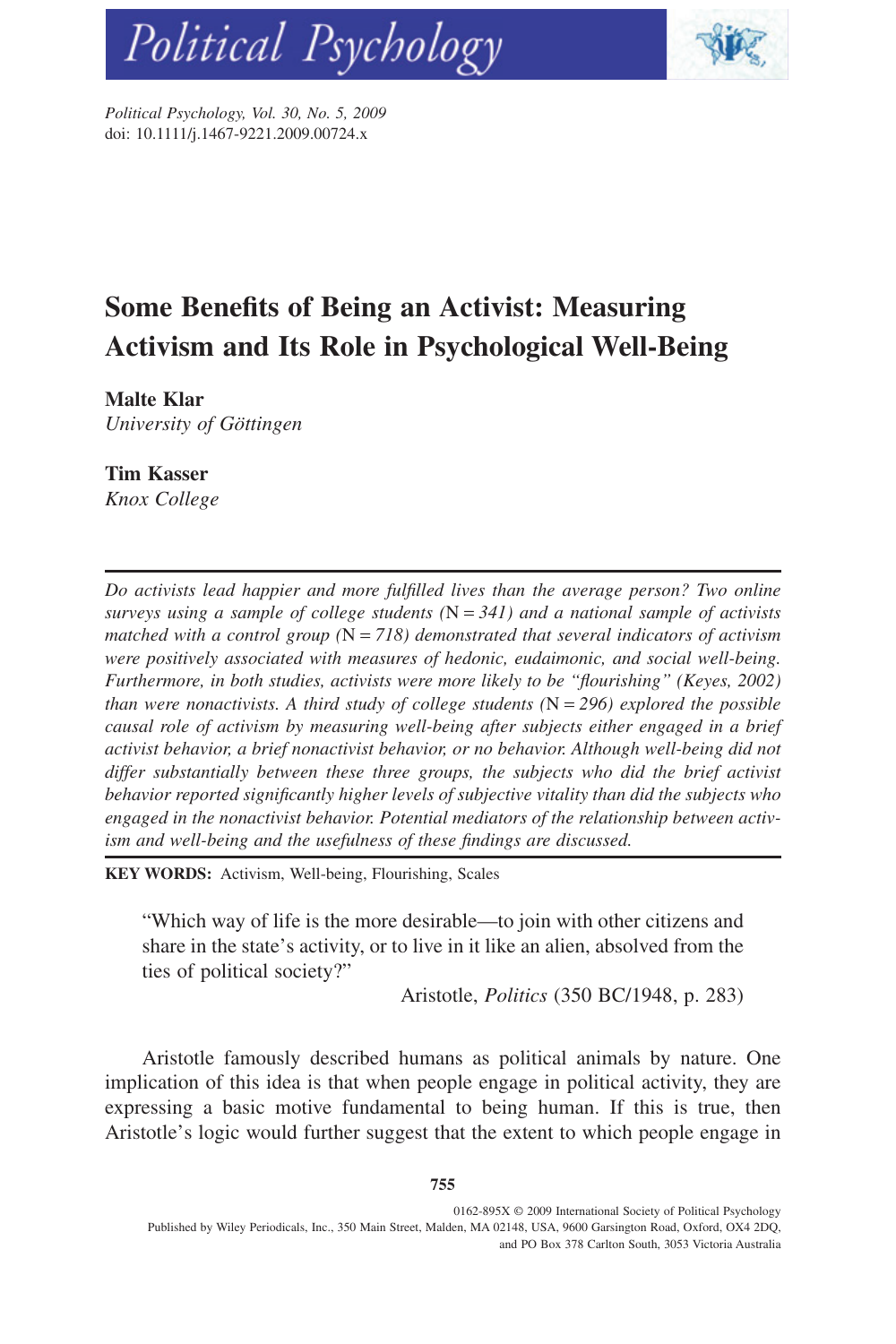political activism might be positively associated with their well-being (see, e.g., Duvall & Dotson, 1998). Such a conclusion rests on Aristotle's conception of well-being, known as *eudaimonia*, which is maximized to the extent people make meaning out of their lives and express who they actually are (Ryan & Deci, 2001). A variety of psychological thinkers have similarly suggested that being politically active expresses a basic human motive necessary for well-being.

For example, Alfred Adler (1938/1964) held that *social interest*, or a concern with fostering the welfare of others, was a fundamental human striving and that expression of social interest was a prerequisite for psychological health. In support of this idea, Leak and Leak (2006) found that college students' scores on a self-report measure of social interest were positively correlated with their life satisfaction, self-esteem, self-actualization, vitality, and experiences of positive affect and negatively correlated with their psychological distress, feelings of alienation, and experiences of negative affect. Similarly, Erik Erikson's (1950) concept of *generativity* has much in common with political activism and social interest, for it concerns the desire to care about something bigger than the self and to foster the welfare of future generations. Although most prominent in midlife, generativity concerns were understood by Erikson as occurring throughout the life span and helping promote the healthy development of the person. Thus, generativity has been positively associated not only with political interest and activist behaviors (Peterson, Smirles, & Wentworth, 1997), but also with life satisfaction (de St. Aubin & McAdams, 1995) and other measures of psychological well-being (Grossbaum & Bates, 2002); however, studies have yet to confirm a relationship between *behavioral* measures of generativity and well-being (Grossbaum & Bates, 2002).

More recent theory and research on the concepts of *volunteering* and *community feeling aspirations* similarly suggest that political activism might be motivating in and of itself, and thus benefit well-being because intrinsically motivating activities typically satisfy important psychological needs prerequisite for healthy functioning (Ryan & Deci, 2001; Ryan, Sheldon, Kasser, & Deci, 1996). For example, Meier and Stutzer (2008) reviewed arguments for why volunteering is often intrinsically motivating, noting that it can support prosocial desires to benefit others, that it can provide opportunities to engage in interesting, challenging tasks and be with other individuals, and that the act of helping can be inherently enjoyable. Their analyses of a large German sample showed that volunteers were more satisfied with their lives and that the loss of volunteer opportunities was associated with diminished life satisfaction. Such findings extend past research demonstrating that volunteering benefits self-esteem and lowers mortality rates (Wilson, 2000). In a parallel fashion, Kasser (2002) argued that the pursuit of goals such as community feeling (or the desire to benefit the broader world) is often associated with intrinsically motivated behavior and typically creates circumstances that allow for greater psychological need satisfaction. Indeed, the higher the relative importance of community feeling goals to individuals, the more likely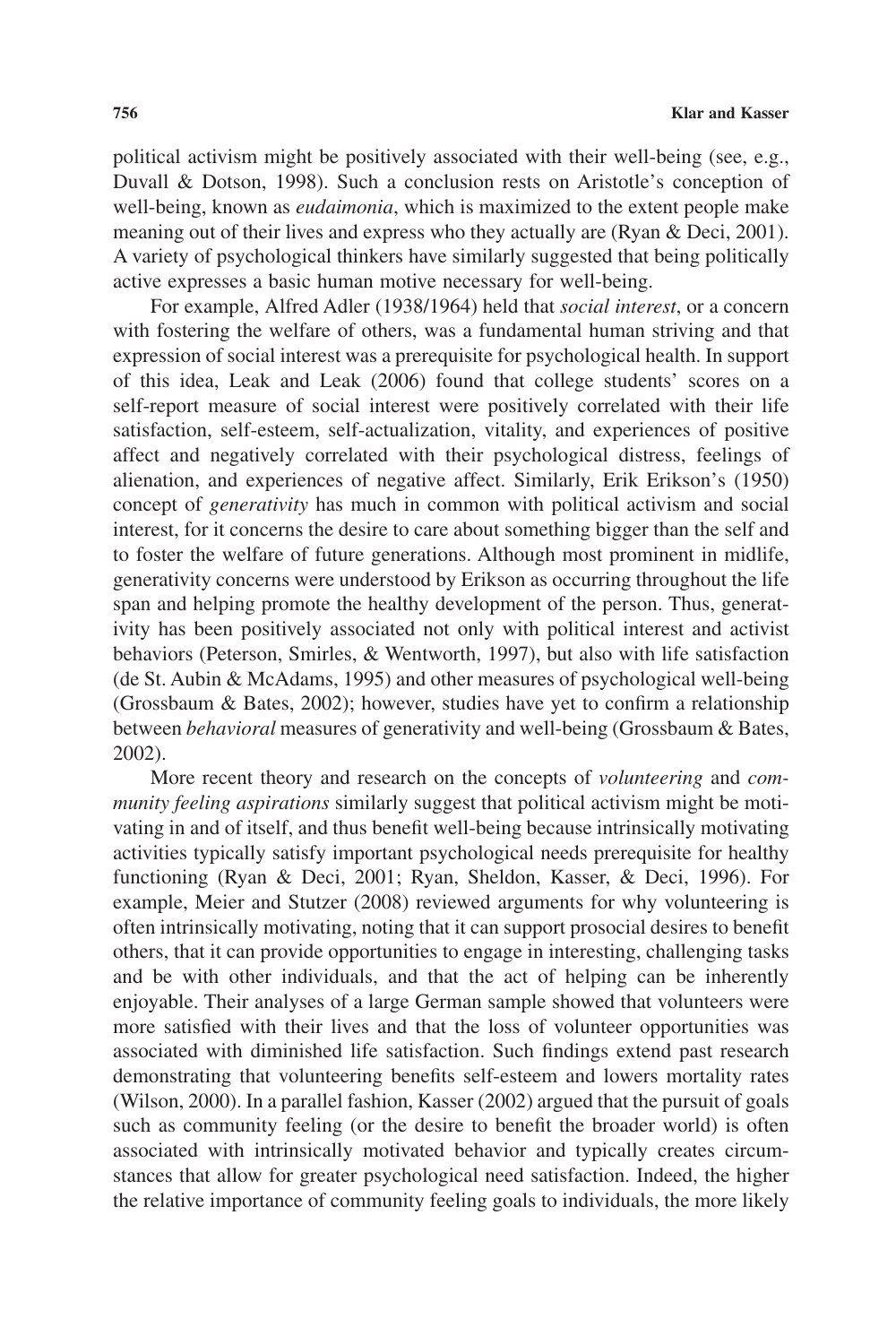they report higher well-being on a variety of indices (Carver & Baird, 1998; Kasser & Ryan, 1993; Ryan et al., 1996).

Although these theories and data regarding social interest, generativity, volunteering, and community feeling aspirations concur that political activism might reflect a fundamental human motive whose expression promotes higher wellbeing, our ability to confidently reach such a conclusion is limited for at least three reasons. First, social interest, generativity, and volunteering have a somewhat broader scope than activism, as there are many ways one might enact them, not all of which involve political activism. Second, relatively little research has examined how actual behavioral manifestations, as opposed to self-reports, of these concepts affect a diverse array of well-being outcomes. Third, the direction of causality is hard to determine from past studies, as it may be that psychological health causes people to be more generative, socially interested, etc., and thus perhaps to engage in activism (although see Meier & Stutzer, 2008), rather than activism promoting well-being. Our studies set out to address these limits by more directly measuring the concept of activism, by examining its relationships to a variety of indicators of well-being, and, in Study 3, by experimentally manipulating activism to determine whether it might have causal effects on well-being.

# *The Present Studies*

Based on a definition by Corning and Myers (2002), we defined activism as the behavior of advocating some political cause (for instance, protecting the environment, human rights issues, opposing abortion, or preventing wars) via any of a large array of possible means, ranging, for example, from institutionalized acts such as starting a petition to unconventional acts such as civil disobedience. This definition is broad enough to encompass many different contents of activism and means of being an activist while at the same time focusing on the basic goal of improving society through political behavior. In an attempt to validly assess self-reported activism, we examined four dimensions of the construct: activist identity, commitment, behavioral intentions, and past behaviors. Activist identity was selected as a basic dimension because the extent to which one participates in activism clearly is associated with one's social or collective identity (Stryker, Owens, & White, 2000) and because self-identification with the activist role seems the most direct way of assessing activism. We also assessed commitment to activism, both because this motivational component is widely discussed in social movement research (e.g., Klandermans, 1997) and because research suggests that a strong predictor of activist behavior is the relative position of the activist identity in a person's hierarchy of roles (Stryker, 2000). Given that activism inherently involves actual behaviors, in Study 1 we also administered a measure that asks individuals to report the likelihood they will engage in a variety of activist behaviors in the future (Activism Orientation Scale: AOS; Corning & Myers, 2002); we complemented this measure in Study 2 by also asking about past behaviors.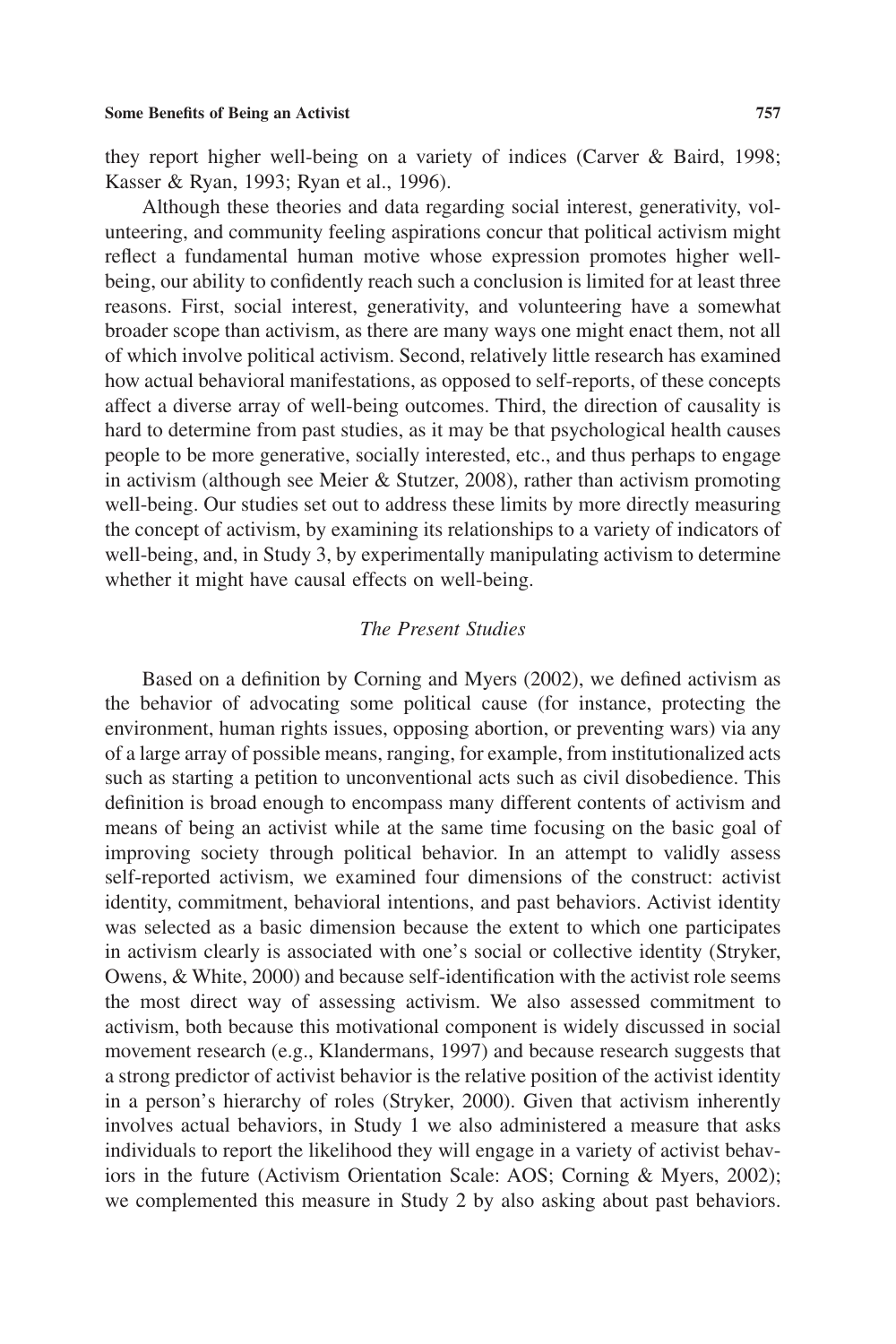Notably, because the AOS differentiates between conventional and high-risk behaviors, we also examined whether these different forms of activism bore different relationships with well-being.

We assessed well-being constructs relevant to three research traditions distinguished in the literature. First, we drew from the hedonic tradition that typically assesses well-being by measuring the triumvirate of life satisfaction and the frequency of positive and negative emotions (Diener, 1984). Second, and most importantly for our purposes, we also drew from the eudaimonic tradition that "focuses on meaning and self-realization and defines well-being in terms of the degree to which a person is fully functioning" (Ryan & Deci, 2001, p. 141). To this end, we assessed meaning in life, the satisfaction of basic psychological needs that are theoretically proposed to be satisfied when one is intrinsically motivated for a task, and, in Study 3, the sense of vitality, which is theorized to reflect the energy of the self (Ryan & Deci, 2008). Third, we assessed social well-being, or one's "appraisal of one's circumstance and functioning in society" (Keyes, 1998, p. 122).

To test our hypotheses, we first conducted two studies that examined correlations between activism and well-being. In Study 1, utilizing a college student sample, and in Study 2, utilizing a national sample of activists matched with a community sample, we hypothesized that activist tendencies would be positively associated with hedonic and eudaimonic indicators of well-being. In both studies, we also tested the supplemental hypotheses that activists would be more likely to "flourish" (Keyes, 2002). Study 2 also examined social well-being as an outcome, with the expectation that activists would score higher on this aspect of functioning. Finally, in Study 3, we tested whether the opportunity to express political activism might *cause* increases in well-being. We did this by randomly assigning individuals to engage in a brief activist behavior, a nonactivist behavior, or no behavior before assessing aspects of their well-being.

## **Study 1**

## *Participants and Procedure*

An e-mail invitation was sent to all students of a small Midwestern U.S. college inviting them to participate in an online survey: 344 students participated, representing approximately 29% of the students on campus (average age 19.2 years, 62% female, 83% Caucasian). Incentives offered included a lottery with monetary prizes and extra-credit points from some instructors.

## *Measures*

Table 1 summarizes the characteristics of and provides sample items from the questionnaires used in Study 1. As can be seen there, we assessed activist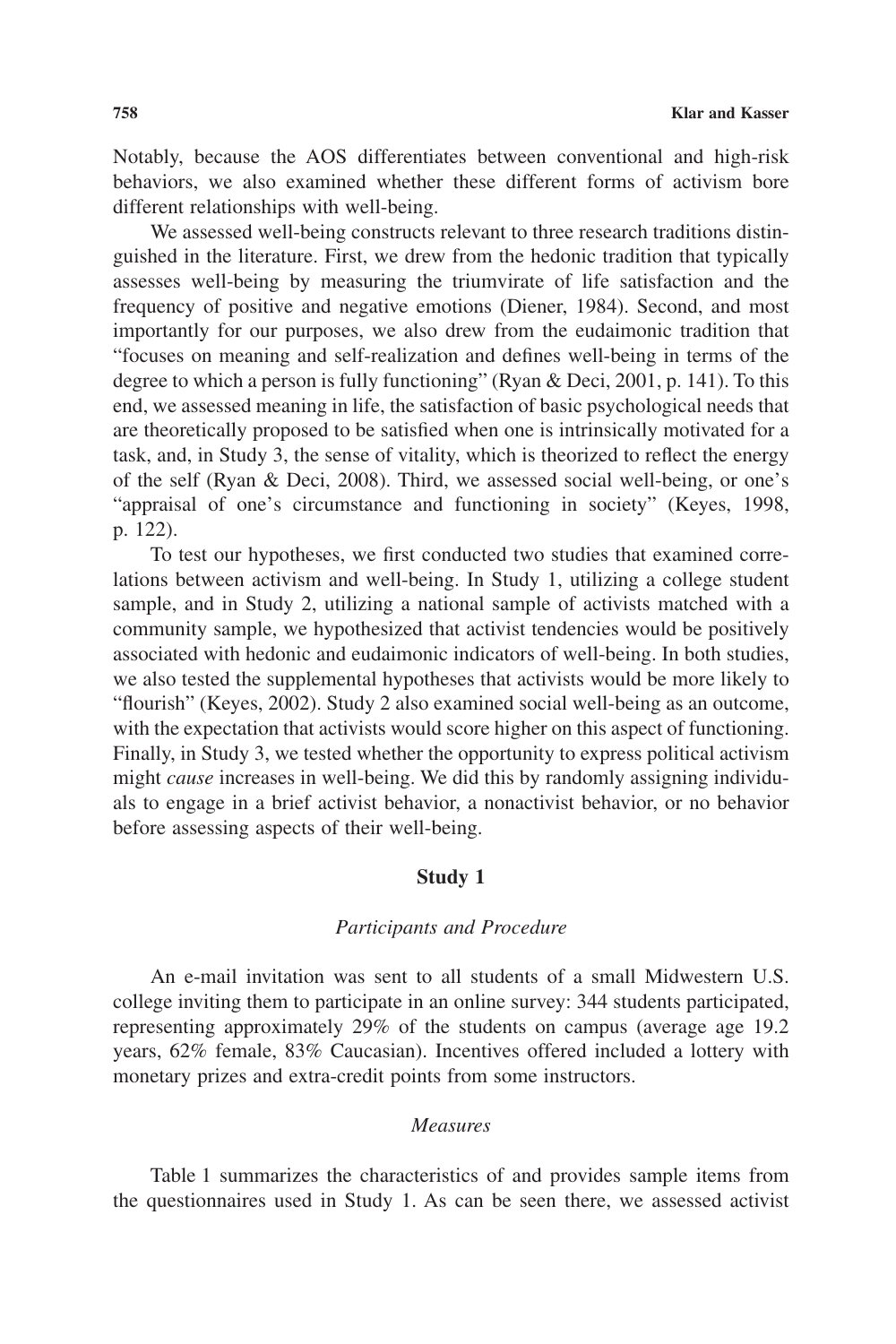| Name of the Scale                                  | Items          | Sample Item $(s)$                                                         |     |  |
|----------------------------------------------------|----------------|---------------------------------------------------------------------------|-----|--|
| <b>Activism Orientation Scale</b>                  | 20             |                                                                           | .96 |  |
| - Conventional Activism                            | 13             | Send a letter or email about a political issue to a<br>public official    | .96 |  |
| — High-Risk Activism                               | 7              | Engage in a political activity in which you knew<br>you will be arrested. | .93 |  |
| <b>Activist Identity</b>                           | 4              | Being an activist is central to who I am.                                 | .96 |  |
| <b>Activist Commitment</b>                         | $\overline{4}$ | I am truly committed to activism.                                         | .95 |  |
| Satisfaction with Life Scale                       | 5              | In most ways my life is close to my ideal.                                | .90 |  |
| Positive Affect /                                  | 10             | Excited; inspired.                                                        | .82 |  |
| <b>Negative Affect Scale</b>                       | 10             | Afraid; scared.                                                           | .84 |  |
| Meaning in Life Questionnaire<br>Presence subscale | 5              | My life has a clear sense of purpose.                                     | .90 |  |
| Short Index of Self-Actualization                  | 15             | It is better to be yourself than to be popular.                           | .56 |  |
| Basic Psychological Needs Scale                    | 21             |                                                                           | .87 |  |
| Autonomy                                           | 7              | I feel pressured in my life.                                              | .69 |  |
| Competence                                         | 6              | Often, I do not feel very competent.                                      | .75 |  |
| Relatedness                                        | 8              | I really like the people I interact with.                                 | .80 |  |
| State Hope Scale                                   | 6              | I can think of many ways to reach my current<br>goals.                    | .85 |  |
| (including Agency subscale)                        | 3              | Right now, I see myself as being pretty successful.                       | .84 |  |

**Table 1.** Scales of Activism and Well-Being Applied In Study 1

*Note.* See text for references.

behavioral intentions via a shortened version of the  $AOS<sup>1</sup>$  (Corning & Myers, 2002) by asking subjects to rate the likelihood they will engage in a variety of conventional and high-risk activist behaviors in the future; a factor analysis of the 20 items of the shortened AOS in our sample resulted in the standard two factors of conventional activist behaviors (with an eigenvalue of 9.6, explaining 48.2% of the variance) and high-risk activist behaviors (with an eigenvalue of 2.4, explaining 12.1% of the variance). Subjects were then presented with a description of activism (see Appendix A) before completing the activist identity and commitment scales (see Appendix B); notably, we adapted a subscale from the Social Identity-Specific Collectivism Scale (Reid, 2004) for the identity scale, but created the commitment scale ourselves.

<sup>&</sup>lt;sup>1</sup> We only report results for a shortened version of the AOS since the original scale was found to have five factors with eigenvalues above 1 in Study 1. To ensure a clearer factor structure and to create a more economical measure for Study 2, we shortened the scale on the basis of item content, trying to keep the broad range of activities. From the original 28 items, 13 items were kept. This new scale correlated highly with the parent scale ( $r = .97$ ) and had a comparable internal consistency ( $\alpha = .94$ ) vs.  $\alpha$  = .96). The correlation of both the original and the shortened scale with the high-risk activism subscale was identical at a moderate level  $(r = .59)$ . In support of this procedure, the shortening of the scale did not significantly change the correlations with the well-being indicators. In Study 2, we added the item "help organize a campaign on a social or political topic," since campaigning seemed to be a common type of behavior that had not yet been addressed in the original version of the AOS.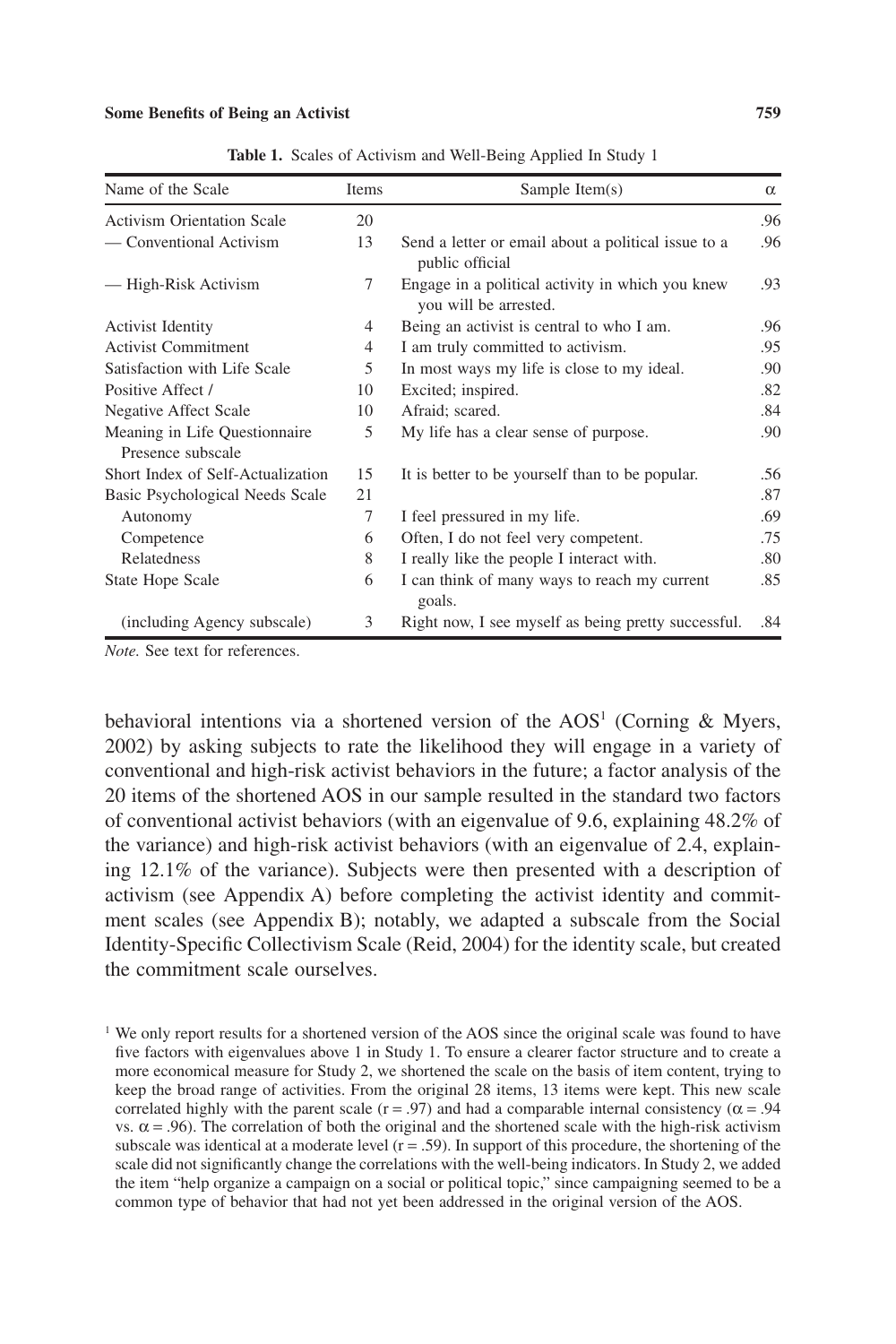Hedonic well-being was operationalized via frequently used scales for life satisfaction (Diener, Emmons, Larsen, & Griffin, 1985) and positive and negative affect (Watson, Clark, & Tellegen, 1988). This is a fairly standard means of assessing the three main dimensions of hedonic well-being (Diener, 1984): one's overall evaluation of one's life in general and the frequency with which one experiences both pleasant and unpleasant emotions. Because our theoretical perspective suggested that eudaimonic well-being might also be particularly relevant to political activism, we also followed Ryan and Deci's (2001) suggestions by including scales for self-actualization, which is defined as "the discovery of the real self, and its expression and development" (Jones & Crandall, 1986, p. 63) and meaning in life (Steger, Frazier, Oishi, & Kaler, 2006). We also assessed the related construct of hope, which includes a scale for agency (Snyder et al., 1996). Hope is described as "a positive motivational state that is based on an interactively derived sense of successful (a) agency (goal-directed energy) and (b) pathways (planning to meet goals)" (Snyder, Irving, & Anderson, 1991, p. 287). Finally, because the kind of intrinsic motivation that might be expressed in political activism is theorized to be accompanied by the satisfaction of basic psychological needs, we assessed the extent to which individuals typically had the psychological needs of autonomy, competence, and relatedness to others well-satisfied (Deci & Ryan, 2007). Representative sample items for these well-being measures are also presented in Table 1.

#### **Results**

#### *Preliminary Analyses*

All activism measures were found to have high reliabilities (Table 1). Exploratory factor analyses led us to conclude that the items assessing activist commitment and identity were indistinguishable, as the items from both scales loaded between .82 and .92 on a single factor that explained 76% of the variance. Given this finding, and the fact that the two scales correlated with the AOS conventional subscale at almost identical and moderately high levels  $(r = .66$  and  $.68$ , respectively), we formed a variable that averaged these two scales, hereafter referred to as AICS (Activist Identity and Commitment Scale;  $\alpha = .96$ ).<sup>2</sup>

To determine whether psychometric evidence would support the computation of a single composite activism measure, we first examined the correlation between the AOS and the AICS; they were highly related,  $r = .71$ . Next, we conducted a higher-order factor analysis, finding that the two variables loaded on one factor that explained 85% of the variance with an eigenvalue of 1.7. We therefore

 $2^2$  Due to high redundancy in this scale, it was shortened based on content from 12 to eight items. The correlation with the parent scale and the internal consistency remained high ( $r = .995$ ;  $\alpha = .96$ ).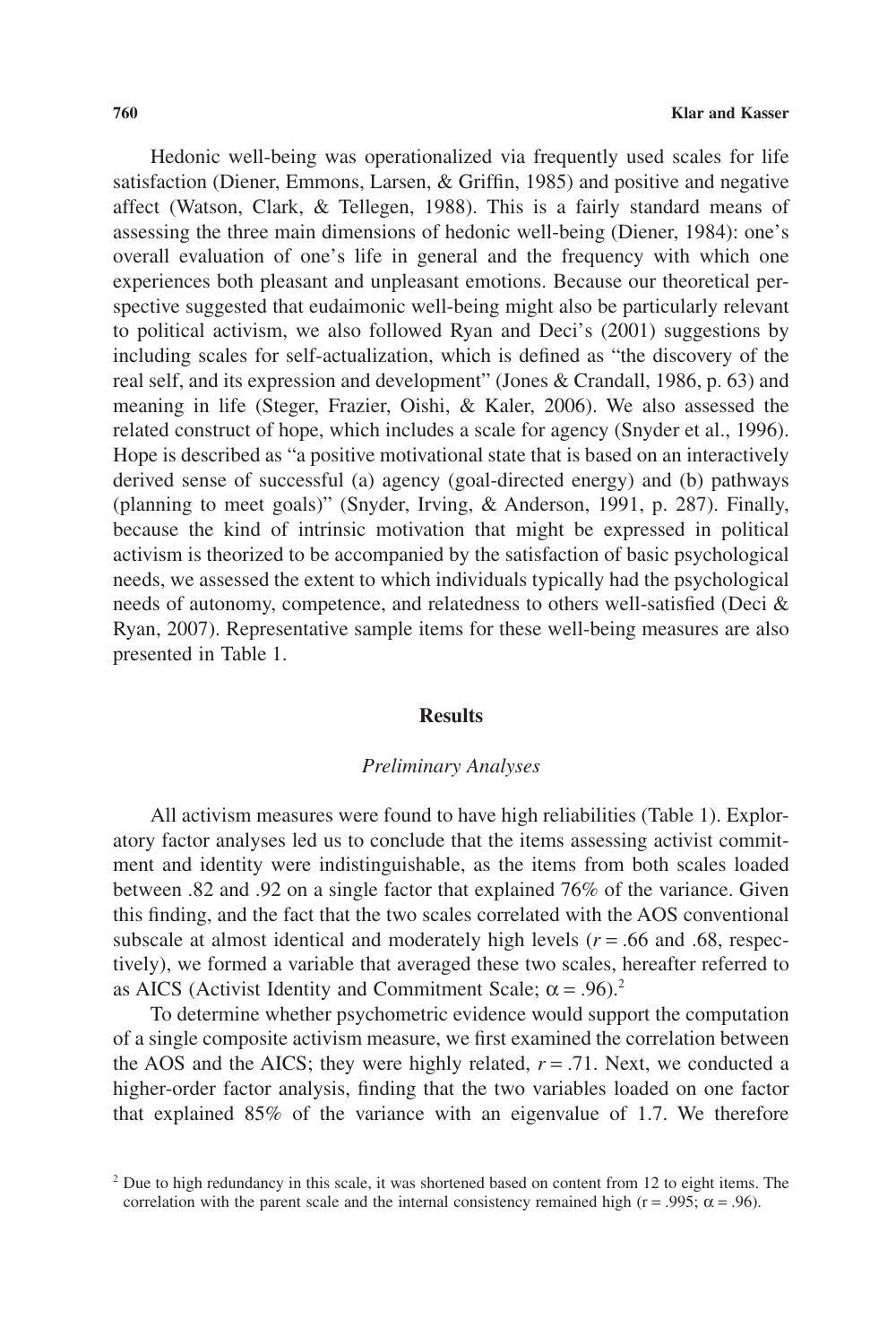transformed the AOS scale to match the 7-point scale of the AICS and then averaged the two scores to create a composite measure of activism.

#### *Primary Analyses*

We tested our hypotheses by computing partial correlations between the well-being and the activism measures after controlling for demographics including age, gender, ethnicity, year in college, socioeconomic status, and marital status. As can be seen in Table 2, the activism composite, the AOS, and the AICS were each significantly positively correlated with positive affect, self-actualization, psychological need satisfaction, and hope. The AICS was also associated with higher meaning in life, whereas the AOS was also associated with higher Agency. Analyses of the two subscales of the AOS indicated that conventional rather than high-risk activism was associated with well-being: Conventional activist intentions were significantly correlated with six of the eight well-being measures, whereas high-risk activist intentions were correlated only with higher self-actualization.

To specifically test the idea that activism is associated with human flourishing, we adopted the definition proffered by Fredrickson and Losada (2005), who suggested that people with flourishing mental health have positive to negative affect ratios of 2.9 or above. Applied to the present sample, 6% of the students fulfilled this criterion  $(n = 19)$ . As predicted, this flourishing group of students scored significantly higher on the activism composite measure  $(M = 3.11)$ ,  $SD = 1.11$ ) than did their nonflourishing counterparts ( $M = 2.48$ ,  $SD = 1.36$ ),  $t(342) = 2.38$ ,  $p < .05$ . Analyzed differently, the individuals in our sample who scored above the mean on the activism composite were almost three times as likely to be "flourishing" than those who scored below the mean in activism (11% vs. 4%),  $\chi^2$  (1, *N* = 344) = 5.45, *p* < .05.

|                           | Subjective Well-being |         |        |           | Eudaimonic Well-being |          |         |         |  |
|---------------------------|-----------------------|---------|--------|-----------|-----------------------|----------|---------|---------|--|
|                           | LS                    | РA      | NA(r)  | ML        | SA                    | NS       | Hope    | Agency  |  |
| <b>Activism Composite</b> | .08                   | $.14*$  | .04    | $.10^{+}$ | $.20**$               | $.15***$ | $.15*$  | .09     |  |
| AICS                      | .07                   | $.13*$  | .05    | $.13*$    | $.20**$               | $.14*$   | $.12*$  | .07     |  |
| AICS-Identity             | .08                   | $.13*$  | .07    | $.14*$    | $.20**$               | $.15**$  | $.11*$  | .07     |  |
| AICS-Commitment           | .05                   | $.12*$  | .01    | $.10^{+}$ | $.17**$               | $.11*$   | $.12*$  | .08     |  |
| AOS                       | .08                   | $.14*$  | .03    | .05       | $.15**$               | $.17**$  | $.18**$ | $.12*$  |  |
| AOS—Conventional          | $.13*$                | $.18**$ | .07    | $.08+$    | $.17**$               | $.20**$  | $.22**$ | $.18**$ |  |
| AOS—High-Risk             | $-.06$                | .03     | $-.07$ | $-.04$    | $.13*$                | $-.00$   | $-.00$  | $-.07$  |  |
|                           |                       |         |        |           |                       |          |         |         |  |

**Table 2.** Partial Correlations between Measures of Activism (Including Subscales) and Well-Being, when Controlling for Demographics (Study 1)

*Note.*  $+$  = below .10;  $*$  = significant at the .05 level;  $**$  = significant at the .01 level; LS: Life satisfaction; PA: Positive affect; NA(r): Negative affect—reversed scores; ML: Meaning in life; SA: Self-actualization; NS: Psychological need satisfaction. AOS = Activism Orientation Scale; AICS = Activist Identity and Commitment Scale.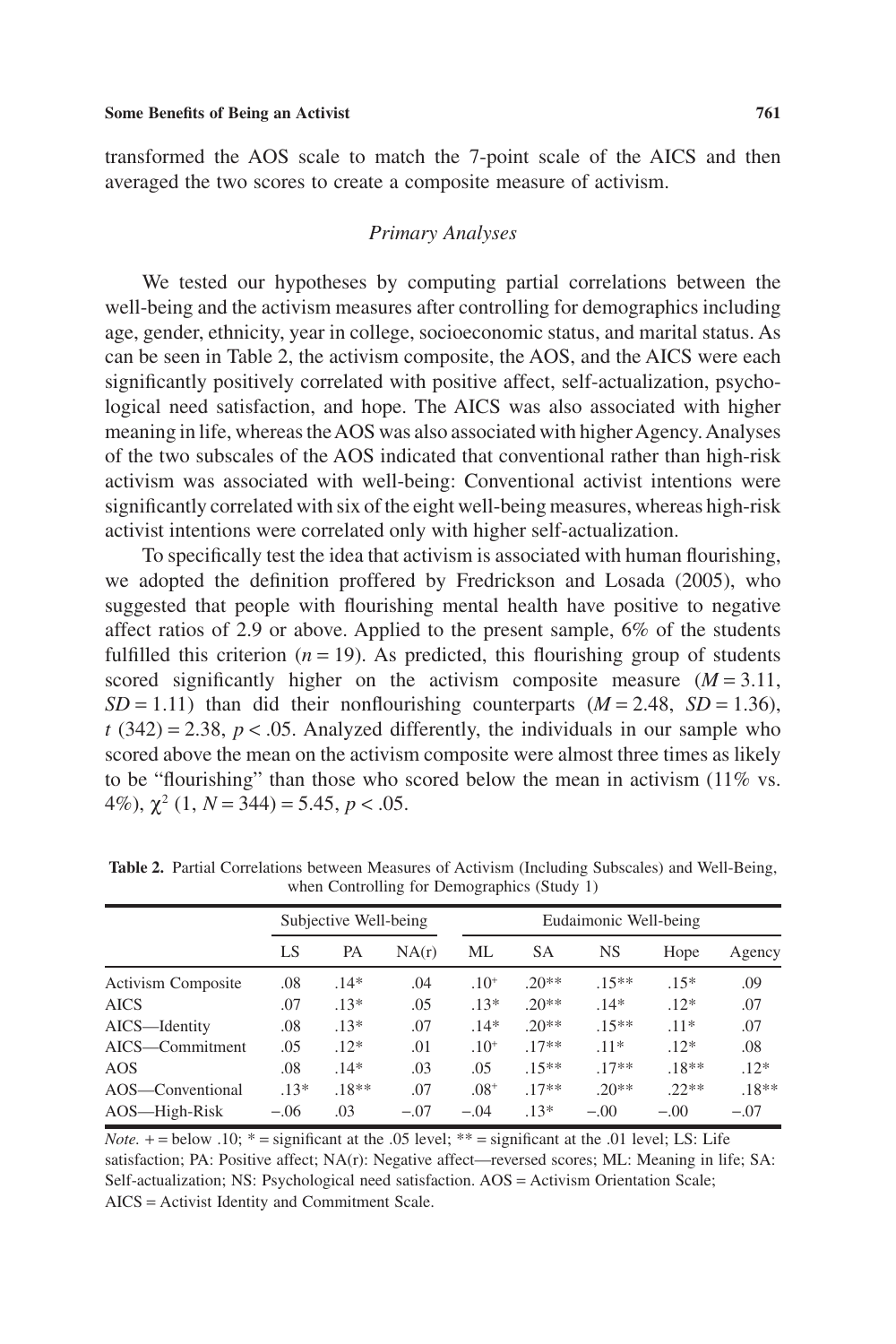## *Brief Discussion*

Study 1 showed that activism can be operationalized in a relatively short, multidimensional, and psychometrically sound manner. Further, in support of our hypotheses, the composite measure of activism was positively associated with measures of well-being derived from both hedonic and eudaimonic traditions. While not all correlations reached significance, activist identity and commitment, as well as intentions to engage in conventional activism, were found to be most strongly associated with well-being. With the exception of self-actualization, the intention to engage in high-risk activism generally did not have the same positive correlates. Although activists were almost three times as likely to be flourishing than nonactivists, we should note that our baseline flourishing level of  $6\%$  was substantially lower than the 17% of flourishing adults reported in a large national sample (Keyes, 2002); perhaps this difference may be explained by the fact that our study was conducted in the week before final exams, a period in which one might expect lower base rates for positive affect.

We next conducted a second study to replicate and extend the findings of Study 1 and to correct for some of its limitations. Specifically, we tested our hypotheses again in a sample of self-identified activists who were matched with community members. We also expanded our measurement of activism by assessing past activist behaviors (rather than solely intentions to engage in such behavior in the future). Finally, we added measures of social well-being, or "the appraisal of one's circumstance and functioning in society" (Keyes, 1998, p. 124), which is an important third aspect of well-being that seems particularly relevant to activists, given its social dimensions.

#### **Study 2**

# *Participants and Procedure*

In May 2006, we contacted via e-mail all of the approximately 2,400 individuals registered on the online network *CampusActivism.org* who reported living in the United States.Additionally, we e-mailed the contact person representing each of the approximately 1,400 groups registered on the website, asking them to forward an e-mail to the members of their groups.As in Study 1, a lottery served as incentive for participation. We selected *CampusActivism.org* as a means of sampling activists for two reasons. First, over 97 different types of activism were represented in the group's home page, ranging from "Activists for Gay Equality" to "Workers' International League." Second, although focused on campus activists, many of the members of the organization have graduated from college, and thus we were able to obtain a relatively large number of noncollege and older subjects.

Via this recruitment strategy, we obtained 359 participants, 47% of whom reported no longer being students. As these participants were recruited through an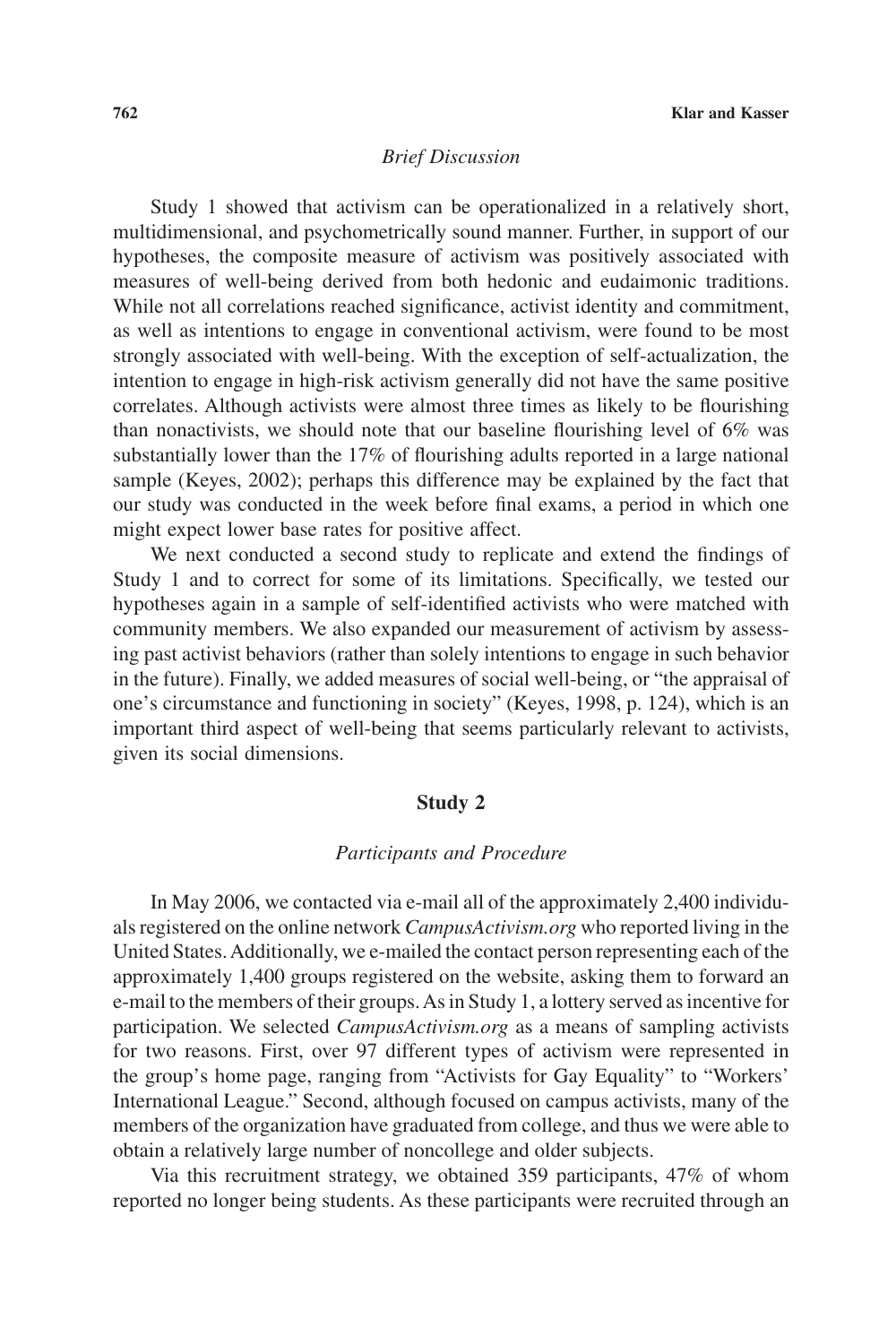activist homepage, we expected this group to be highly engaged in activism. To obtain a comparison group of individuals less engaged in activism but similar in other basic demographics, we hired a survey sampling agency to recruit another 359 participants. The agency sent out e-mail invitations to participate in this study to people who had earlier registered to be in their database in exchange for chances to win lottery prizes. The sampling agency selected individuals from their database so as to match our activist group on age, gender, and education level. This matching was quite successful for gender and education but not for age, as the activist group  $(M = 27.01, SD = 10.31)$  was younger than the control group  $(M = 37.31, SD = 13.46), t(716) = 11.51, p < .001$ . We therefore statistically controlled for these and other basic demographics (see below) in most of our analyses.

Together, the 718 participants had an average age of 32, 67% were female, 84% were Caucasian, and 31% were married. Besides these demographics we also assessed income, occupation, level of education, the size of the community in which subjects lived, and political orientation. We dichotomized the demographics of ethnicity (Caucasian yes/no), marital status (married yes/no), and occupation (student yes/no) to use as control variables for further analyses.

# *Measures*

Table 3 summarizes the scale characteristics used in Study 2 and provides sample items as well. We used the same activism measures as in Study 1 (i.e., the AICS and the AOS short form). We also adapted the AOS short form to measure past behaviors by rephrasing instructions ("to what extent did you engage in each of the following activities in the past year") and using new rating scale labels (*not at all*, *a little*, *moderately*, *a lot*); we hereafter refer to these past and future short forms of the AOS as AOS-P and AOS-F, respectively. Participants were asked to rate each activist behavior first for past occurrence and then for future intentions before going to the next behavior.

We used some of the same scales as in Study 1 to assess well-being here, but added a 43-item version of the frequently used psychological well-being scale of Ryff (1989). This scale is commonly used as an operationalization of eudaimonic well-being and consists of six subscales, thereby providing a more differentiated profile of well-being than do the other measures of subjective well-being. Another advantage of this scale is that three of the subscales (i.e., autonomy, environmental mastery, and positive relations with others) correspond to the three psychological needs assessed in Study 1, and the other three (i.e., personal growth, selfacceptance, and purpose in life) connect well with other aspects of eudaimonic well-being, particularly with meaning in life.

We also applied the social well-being scales of Keyes (1998), measuring "the appraisal of one's circumstance and functioning in society" (p. 122). Keyes differentiated five different facets of social well-being: social integration, social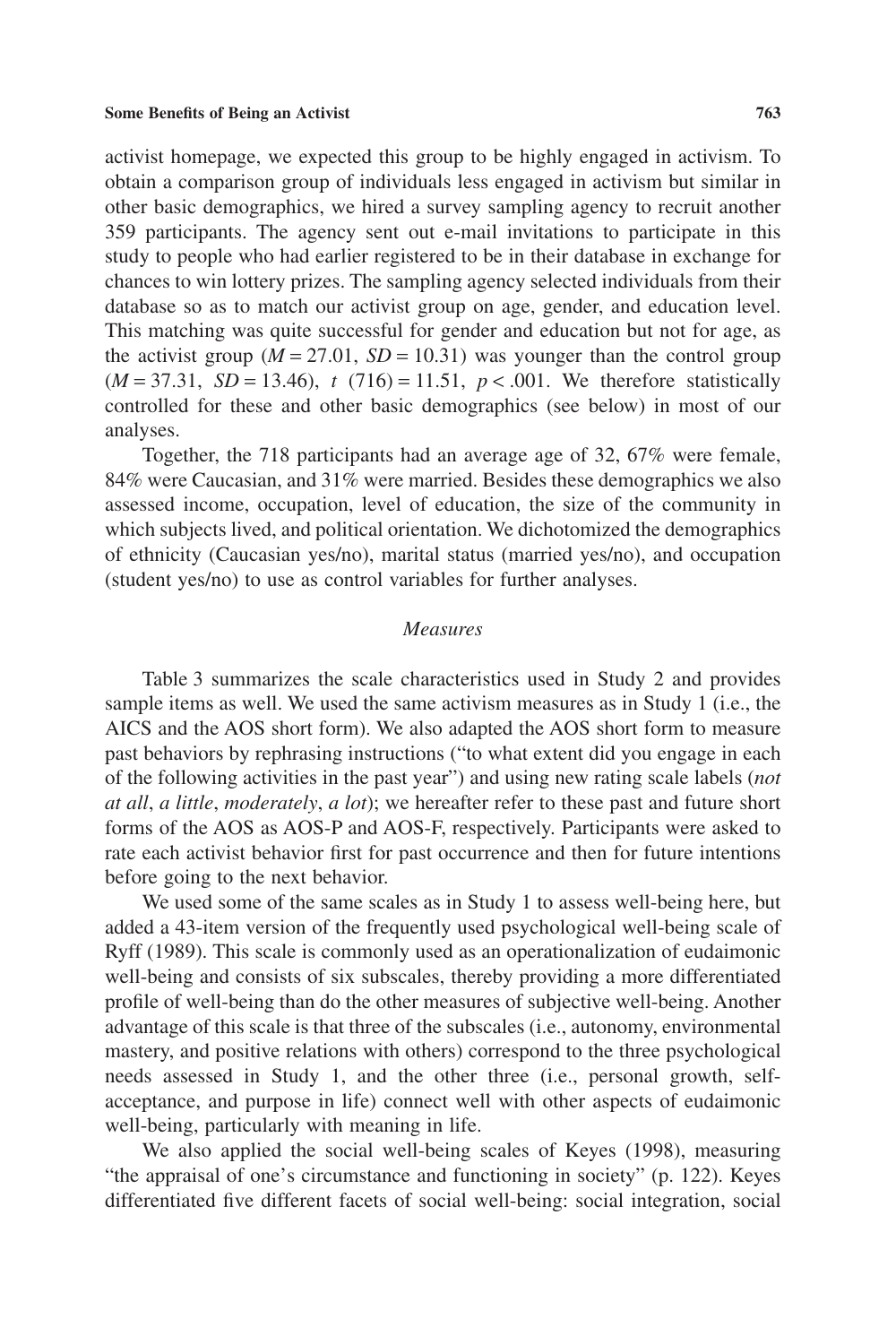| Name of the Scale          | Items  | Sample Items                                                                          | $\alpha$ |
|----------------------------|--------|---------------------------------------------------------------------------------------|----------|
| AICS (identity/commitment) | 8      | Being an activist is central to who I am.<br>I am truly committed to activism.        | .99      |
| AOS-F (future intentions)  | 22     |                                                                                       | .97      |
| - AOS-F Conventional       | 15     | Send a letter or email about a political issue to a<br>public official.               | .97      |
| — AOS-F High-Risk          | 7      | Engage in a political activity in which you knew you<br>will be arrested.             | .94      |
| AOS-P (past behavior)      | 22     |                                                                                       | .95      |
| — AOS-P Conventional       | 15     | Send a letter or email about a political issue to a<br>public official.               | .95      |
| — AOS-P High-Risk          | 7      | Engage in a political activity in which you knew you<br>will be arrested.             | .90      |
| Psychological Well-being   | 43     |                                                                                       | .94      |
| — Autonomy                 | $\tau$ | I tend to worry about what other people think of me.                                  | .78      |
| - Environmental Mastery    | $\tau$ | The demands of everyday life often get me down.                                       | .81      |
| - Personal Growth          | 7      | For me, life has been a continuous process of learning,<br>changing, and growth.      | .79      |
| — Positive Relations       | 7      | People would describe me as a giving person, willing<br>to share my time with others. | .79      |
| - Self-Acceptance          | 7      | In general, I feel confident and positive about myself.                               | .88      |
| - Purpose in Life          | 8      | I have a sense of direction and purpose in life.                                      | .78      |
| Social Well-being          | 15     |                                                                                       | .83      |
| — Social Integration       | 3      | I feel close to other people in my community.                                         | .86      |
| - Social Acceptance        | 3      | I believe that people are kind.                                                       | .64      |
| - Social Contribution      | 3      | I have something valuable to give to the world.                                       | .76      |
| — Social Actualization     | 3      | The world is becoming a better place for everyone.                                    | .72      |
| - Social Coherence         | 3      | The world is too complex for me.                                                      | .46      |

**Table 3.** Scales and Subscales of Activism, Psychological Well-Being, and Social Well-Being Applied in Study 2

*Note.* The scales of subjective well-being were identical to the ones used in Study 1. See text for references.

contribution, social coherence, social actualization, and social acceptance. See Table 3 for details.

## **Results**

#### *Preliminary Analyses*

The reliabilities of all activism scales were comparable to Study 1 (see Table 3). In a principal component factor analysis, the items of the AOS-F showed the expected factors of conventional activism (explaining 58.7% of the variance with an eigenvalue of 12.9) and high-risk activism (explaining 12.1% of the variance with an eigenvalue of 2.7). The same procedure for the AOS-P led to similar results, yielding a conventional activism factor (explaining 49.1% of the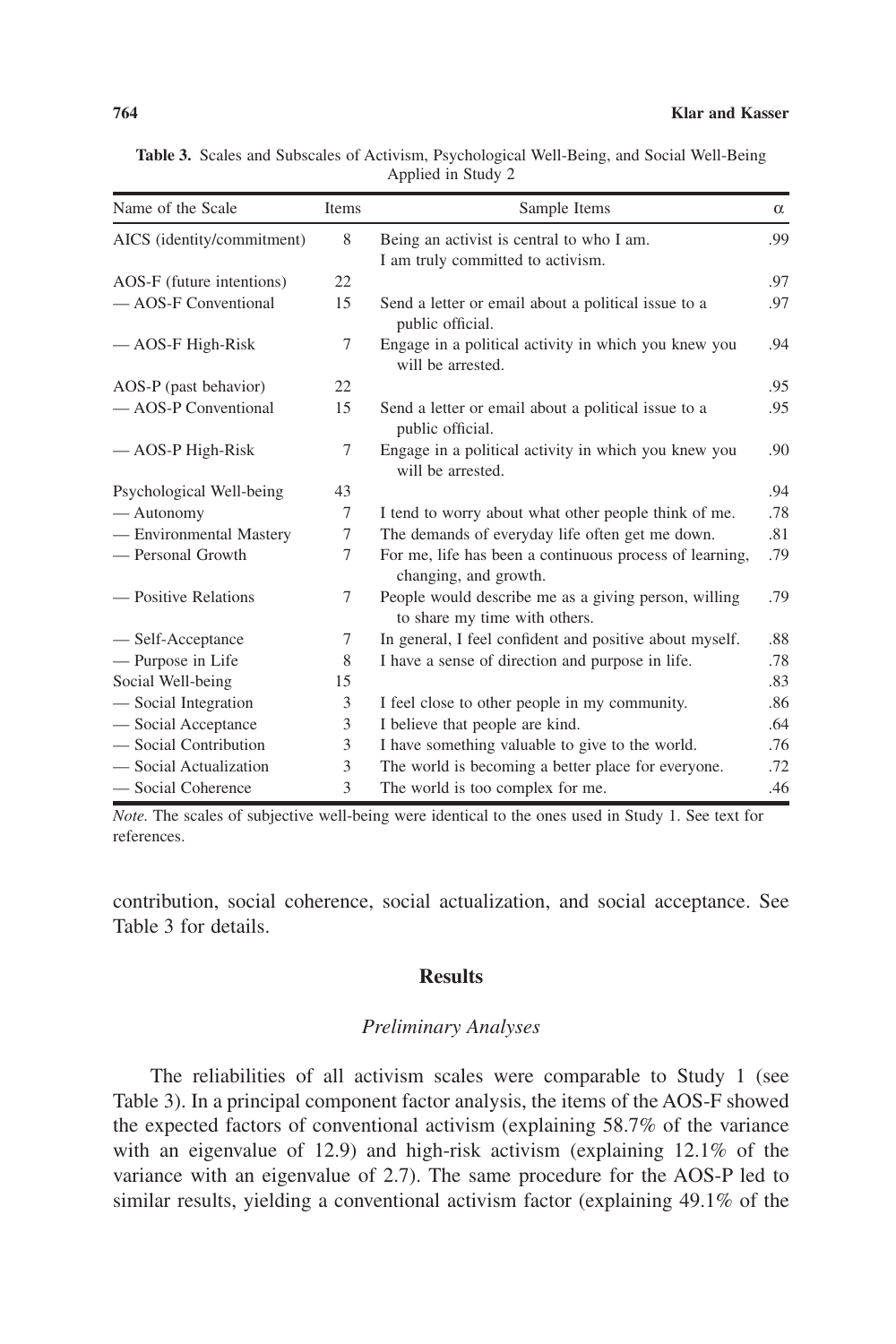variance with an eigenvalue of 10.8) and a high-risk activism factor (explaining 11.9% of the variance with an eigenvalue of 2.6). The AOS-P scale correlated well with the AICS  $(r = .79)$  and with the AOS-F  $(r = .85)$ . A higher order factor analysis of the AOS-F, AOS-P, and AICS resulted in a single factor accounting for 88% of the variance with an eigenvalue of 2.6. Such results again support the creation of a composite measure of activism consisting of the average of these three components.

Study 2 provided four opportunities to test the construct validity of our activism composite. First, our assumption that the group of individuals recruited from *CampusActivism.org* would be higher in activism than the control group recruited by the survey sampling agency was supported, as the two groups differed significantly on the Activism Composite  $(M$  (*activists*) = 4.28, *SD* = 1.29; *M* (*control*) = 2.15, *SD* = 1.07; *t* (716) = 23.96,  $p < .001$ ). Second, we found that people who indicated that they were a member of a group or organization that advocates for a social or political cause scored significantly higher on the activism composite ( $M = 4.20$ ,  $SD = 1.31$ ) than did those who did not indicate membership in such a group ( $M = 2.05$ ,  $SD = 1.01$ ),  $t(716) = 24.90$ ,  $p < .001$ . Third, participants were asked to name all of the activist groups they belonged to; we found that the activism composite correlated highly with the number of groups they named  $(r = .61, p < .001)$ . Finally, we offered all subjects the opportunity to donate a percentage of their potential lottery prize winnings to a cause of their choice. After controlling for nine demographic variables (gender, age, ethnicity, income, level of education, student status, marital status, size of community, and political orientation), we found that participants scoring higher on the activism composite reported being willing to donate a larger percentage of their potential lottery winnings  $(r = .35, p < .001)$ .

## *Primary Analyses*

Table 4 reports partial correlations between the activism and the well-being measures, after controlling for the above-mentioned nine demographic variables. As can be seen, the activism composite was positively associated with life satisfaction, positive affect, all the Ryff (1989) scales of psychological well-being, and all of the Keyes (1998) scales of social well-being. Whereas the AICS and the AOS conventional subscales (past and future) correlated with each well-being scale to a similar extent, the past and future high-risk activism scales yielded much weaker associations with well-being.

We next examined the extent to which participants were flourishing. Keyes (2002) operationalized this construct as occurring when a subject scored at "a high level (high = upper tertile) on one of the two measures of emotional wellbeing [i.e., life satisfaction or positive affect] and high levels on six of the 11 scales of positive functioning [i.e., scales of psychological and social wellbeing]" (p. 210). We applied this operationalization with one minor variation.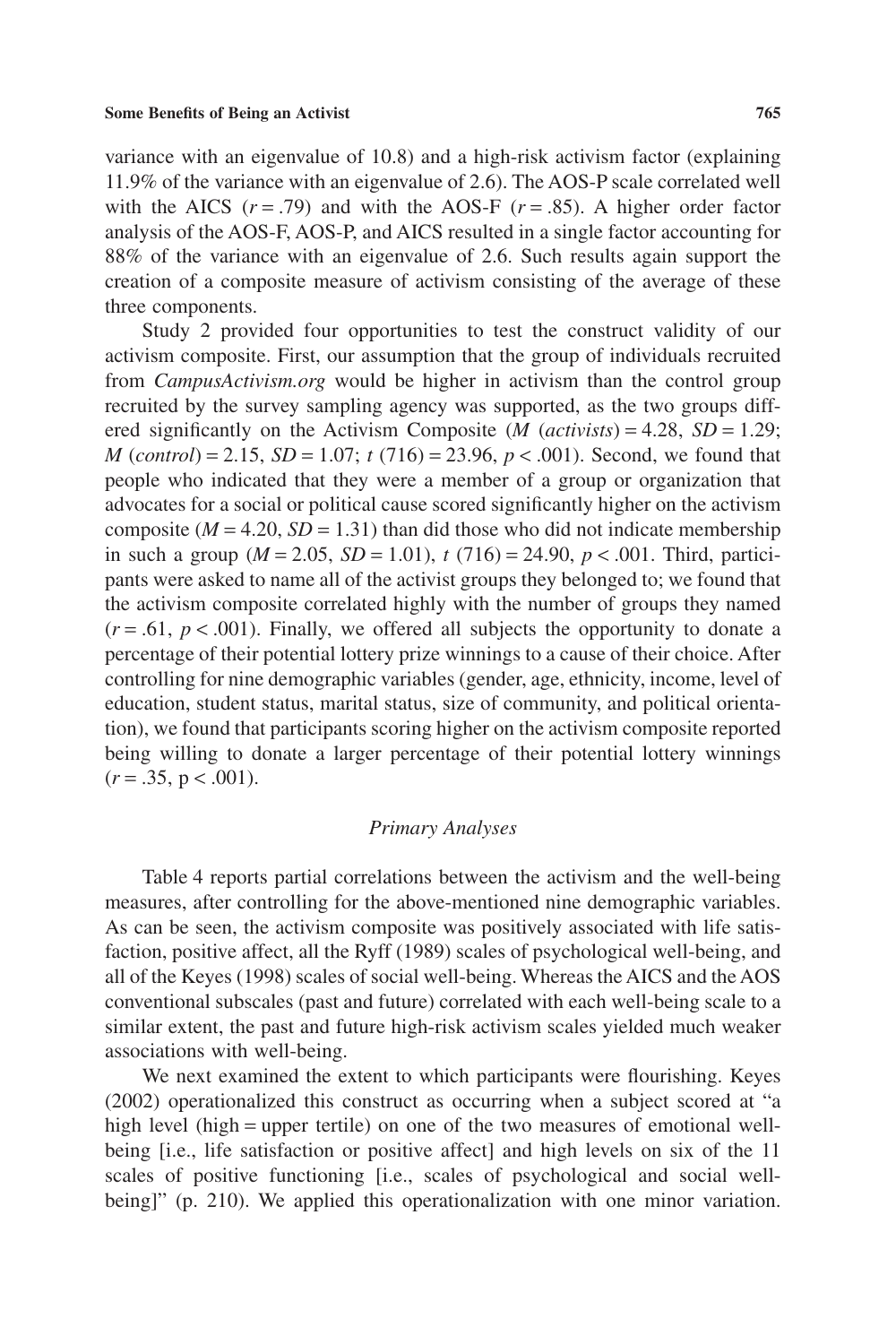|                          |          | Activism<br>Composite | <b>AICS</b> | $AOS-F$<br>Convent. | $AOS-P$<br>Convent. | $AOS-F$<br>High-Risk | $AOS-P$<br>High-Risk |
|--------------------------|----------|-----------------------|-------------|---------------------|---------------------|----------------------|----------------------|
|                          | LS       | $.19**$               | $.18**$     | $.17**$             | $.19**$             | .06                  | $.07*$               |
| <b>SWB</b>               | PA       | $.26**$               | $.26**$     | $.23**$             | $.26**$             | $.08*$               | $.11**$              |
|                          | NA(r)    | .00                   | .04         | $-.02$              | .01                 | $-.06$               | $-.07$               |
|                          | Average  | $.24**$               | $.26**$     | $.23**$             | $.23**$             | .04                  | .05                  |
| Psychological Well-being | $- AU$   | $.23**$               | $.23**$     | $.21**$             | $.20**$             | $.08*$               | $.08*$               |
|                          | $-EM$    | $.09*$                | $.10**$     | .09                 | $.10**$             | $-.04$               | .00                  |
|                          | $- PG$   | $.28**$               | $.30**$     | $.28**$             | $.22**$             | $.10*$               | .05                  |
|                          | $-$ PR   | $.15***$              | $.16***$    | $.15***$            | $.13***$            | .01                  | .01                  |
|                          | $-PL$    | $.26**$               | $.27**$     | $.25**$             | $.23**$             | .04                  | .04                  |
|                          | $- SA$   | $.19**$               | $.19**$     | $.16***$            | $.19**$             | .04                  | .06                  |
|                          | Average  | $.26**$               | $.28**$     | $.25**$             | $.22**$             | .06                  | .03                  |
| Social Well-being        | Accept.  | $.10*$                | $.13**$     | $.10*$              | .07                 | $-.00$               | $-.03$               |
|                          | Integr.  | $.25***$              | $.24***$    | $.26**$             | $.23**$             | $.08*$               | .05                  |
|                          | Actual.  | .05                   | $.09*$      | .04                 | .02                 | $-.05$               | $-.06$               |
|                          | Coher.   | $.22**$               | $.20**$     | $.21**$             | .19**               | $.11*$               | $.10*$               |
|                          | Contrib. | $.33**$               | $.34***$    | $.32**$             | $.29**$             | $.08*$               | .06                  |
|                          |          |                       |             |                     |                     |                      |                      |

**Table 4.** Partial Correlations of Activism and Well-Being, When Controlling For Demographics *(Study 2)*

*Note.*  $*$  = significant at the .05 level; \*\* = significant at the .01 level; SWB = Subjective Well-being;  $AU =$  Autonomy;  $EM =$  Environmental Mastery;  $PG =$  Personal Growth;  $PR =$  Positive Relations; PL = Purpose in Life; SA = Self-Accceptance; Accept. = Social Acceptance; Integr. = Social Integration; Actual. = Social Actualization; Coher. = Social Coherence; Contrib. = Social Contribution. AOS = Activism Orientation Scale; AICS = Activist Identity and Commitment Scale.

Specifically, in his study Keyes applied z-scores, which are of course sample dependent as each value is calculated in relation to the other values. In the present case, such a procedure would be inappropriate, given that we found that activists have higher well-being than non-activists; computing z-scores by combining the two groups with different well-being levels would therefore overestimate the scores of activists and underestimate the scores of nonactivists. To solve this issue, we used the upper quintile of the original scales instead of the upper tertile of z-scores (a procedure approved by Keyes, personal communication, December 15, 2006).

By this method, 18% of our community sample recruited by the survey agency was categorized as flourishing, a percentage quite comparable to Keyes' (2002) figure of 17% in a large national sample of adults. As predicted, however, a significantly larger percentage of the individuals recruited via *CampusActivism. org* were classified as flourishing, namely 28%,  $\chi^2$  (1, *N* = 718) = 12.75, *p* < .001. (Virtually the same results were obtained when splitting participants according to the activism composite, as done in Study 1.) Analyzed differently, scores on the activism composite were significantly higher among the individuals who were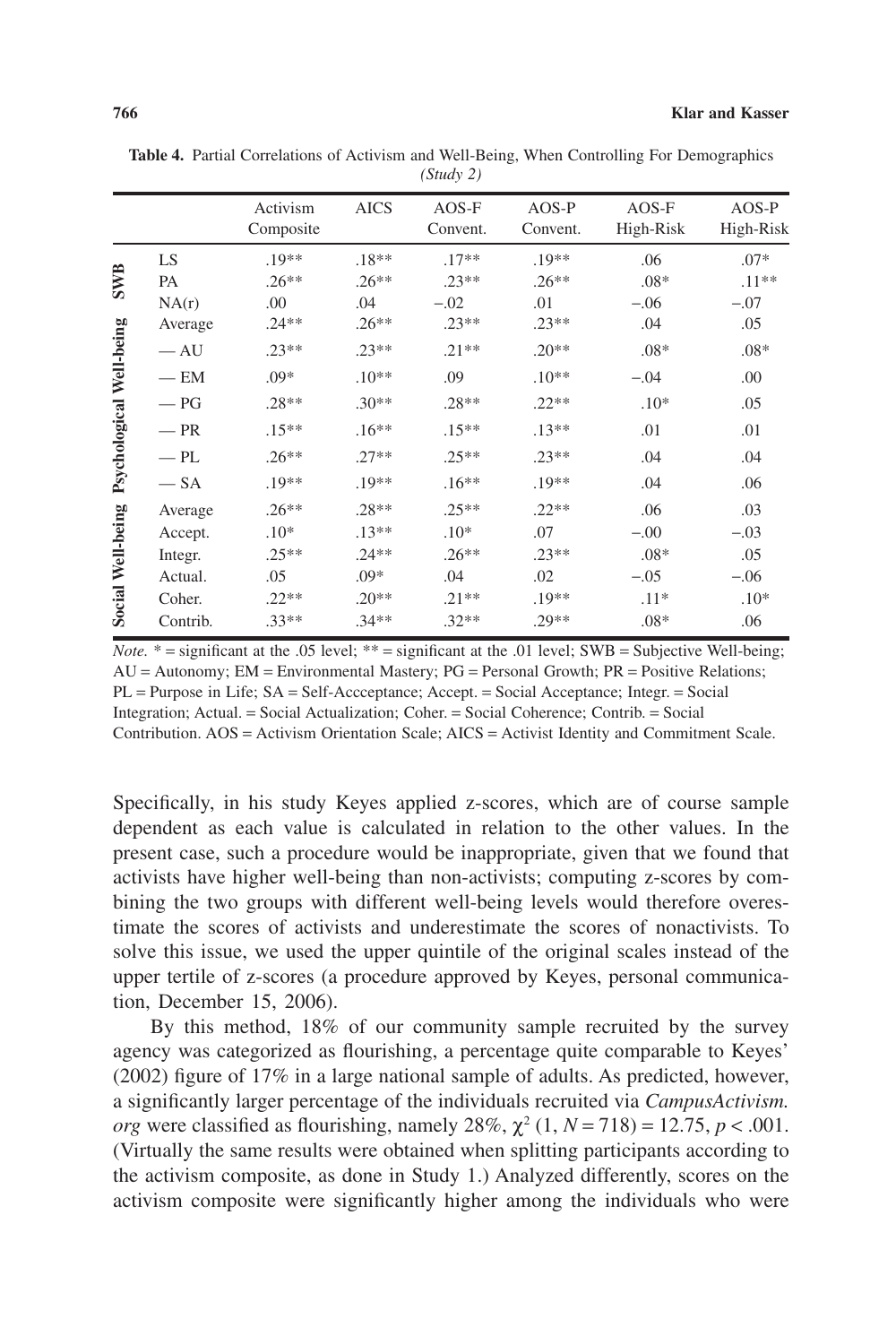classified as flourishing ( $M = 3.63$ ,  $SD = 1.64$ ) than those who did not receive this classification ( $M = 3.09$ ,  $SD = 1.56$ ),  $t(716) = 3.78$ ,  $p < .001$ .

# *Brief Discussion*

The results of Study 2 provided additional support for our hypotheses. As in Study 1, we found that activism was associated with higher psychological wellbeing, at least for conventional as opposed to high-risk activist behaviors,<sup>3</sup> and that activists were more likely to flourish than were nonactivists. In terms of intrinsic motivation and need satisfaction, the indicators of autonomy, competence (environmental mastery), and relatedness (positive relations with others) were all significantly correlated with the activism composite.

Study 2 also extended Study 1's results by replicating findings in a national sample that included substantial numbers of adults and noncollege students and by examining relations between activism and additional measures of psychological and social well-being.

Although we attempted to improve the construct validity of the activism measures, we recognize that self-reported behaviors are not ideal assessment procedures and should be complemented by other techniques in the future. Also, despite the better sampling procedures in this study compared to Study 1, and despite our attempts to formulate neutral invitation e-mails so as to obtain participants from varied fields of activism, we must note that the majority of the activists in our sample described their political orientation from somewhat to far left on a 7-point scale ( $M = 3.09$ ,  $SD = 1.63$  on a scale of  $1 = \text{far left}$ ,  $7 = \text{far right}$ ). Importantly, as we statistically controlled for political orientation in our correlations, this variable is not likely to have affected the results.

Another weakness of Study 2 concerns its correlational design, which does not allow us to make conclusions regarding whether activism might actually *cause*

 $3$  For researchers interested in the details of measuring high-risk activism, it should be mentioned that whereas the AOS-F-C, the AOS-P-C, and the AICS are a homogeneous set of scales ( $r = .81$  to  $.85$ ), the two high-risk activism scales  $(r = .69)$  seem to be a different type of measure as their correlations with the first set are rather lower (rs between .40 and .61). Also, their correlations with well-being differ from the first set of activism measures (see Table 4). In addition, a clear shortcoming of the high-risk scales is their low variance, as they are skewed towards not reporting high risk behaviors; this makes sense, as it is likely that relatively few high-risk activists participated in the study and that participants may have hesitated to provide sensitive data over the Internet about sometimes illegal activities. Although such limitations would suggest excluding high-risk activism as a composite variable, we nonetheless retained the items so as to: (a) apply the existing operationalization of activism via the AOS along with our new measures, (b) avoid the impression of only reporting results most favorable to our hypotheses (i.e., excluding the high-risk scales would have increased the correlations between our activism composite and well-being between .01 to .05), and (c) avoid limiting our conclusions to the group of conventional activists, as even among the 109 "high-risk activists" who scored above the mean on the HR-Intention scale, the AICS correlated with psychological well-being at  $r = .50$ ,  $p < .001$ , indicating that even people engaged in high risk activism may profit from committing to and identifying with being an activist. Further studies that focus on this special subgroup of activists would be necessary to clarify these somewhat contradictory findings.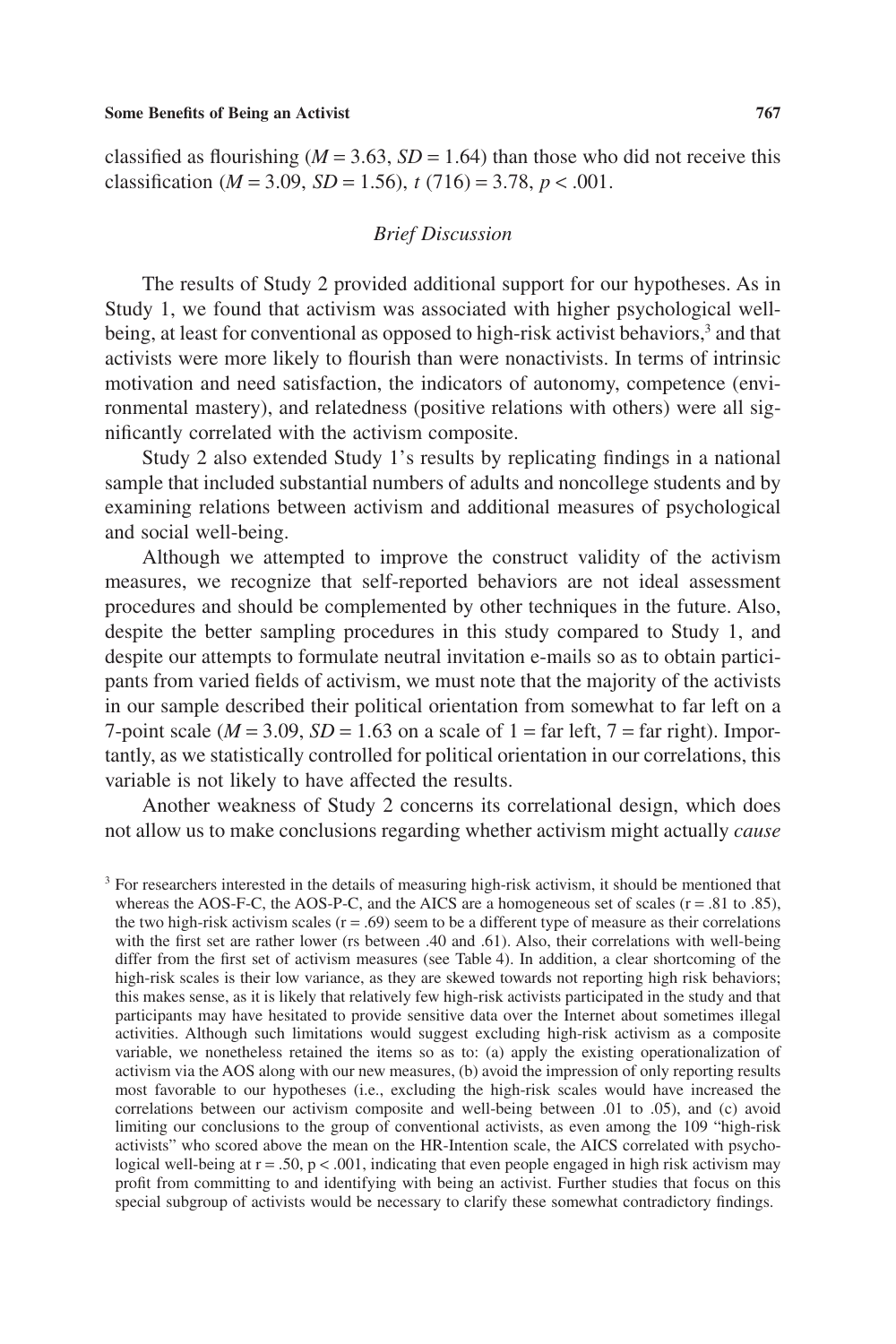well-being. Ideally, of course, we would randomly assign individuals to engage in some set of relatively long-term activist behaviors, as that would be both most externally valid and provide the strongest intervention to test this hypothesis. Given the impracticality of doing so, however, we therefore opted to compare the well-being effects of engaging in a relatively brief and easy activist behavior versus engaging in a similar nonactivist behavior or versus engaging in no behavior at all. At the same time that such a manipulation decreases the likelihood of finding any well-being benefits of activism, it would make any significant results that are detected all the more noteworthy.

#### **Study 3**

## *Participants and Procedure*

All students at the same small Midwestern college sampled in Study 1 received an e-mail invitation to participate in an online survey about the college cafeteria; they were told that survey responses would be anonymously provided to the director of the college's food services department and were offered the chance to win a lottery prize for participating. Recipients of the e-mail were assigned to one of three groups: an activist group, a nonactivist comparison group, and a control group which provided a well-being baseline comparison. Each group received a different internet link to a set of surveys that corresponded with the relevant manipulation. Assignment to groups was done with a "randomized block design" by randomizing subjects to conditions within the blocking factors of gender, year in college, and whether the student had purchased a prepaid meal plan from the college or whether he or she cooks primarily for him or herself.

Participants assigned to the activist group  $(n = 112)$  and the nonactivist group  $(n = 94)$  were asked to complete a survey about their opinions regarding various aspects of the food service at the college. As a manipulation of activism, participants were provided with four suggestions for improving either *ethical-political aspects* (activist condition) of the food in the cafeteria or more *hedonic, selforiented aspects* (nonactivist condition) of the food in the cafeteria. For each of the four suggestions, participants rated how important each of two reasons were to them. Participants assigned to the activist group were provided with suggestions that concerned ethical/political/social aspects of the food served, such as offering more local, organic, vegetarian, or fair trade food. For example, subjects in the activist group read "The cafeteria should offer fair trade coffee and other fair trade products . . ." and then rated the importance of the two reasons: ". . . to support farmers and their families in developing countries" and "... to foster a just global economic system." In contrast, those in the nonactivist group were provided with suggestions that primarily concerned hedonic or self-centered aspects of the food, such as lowering the prices of the food or improving its variety, taste, or quality.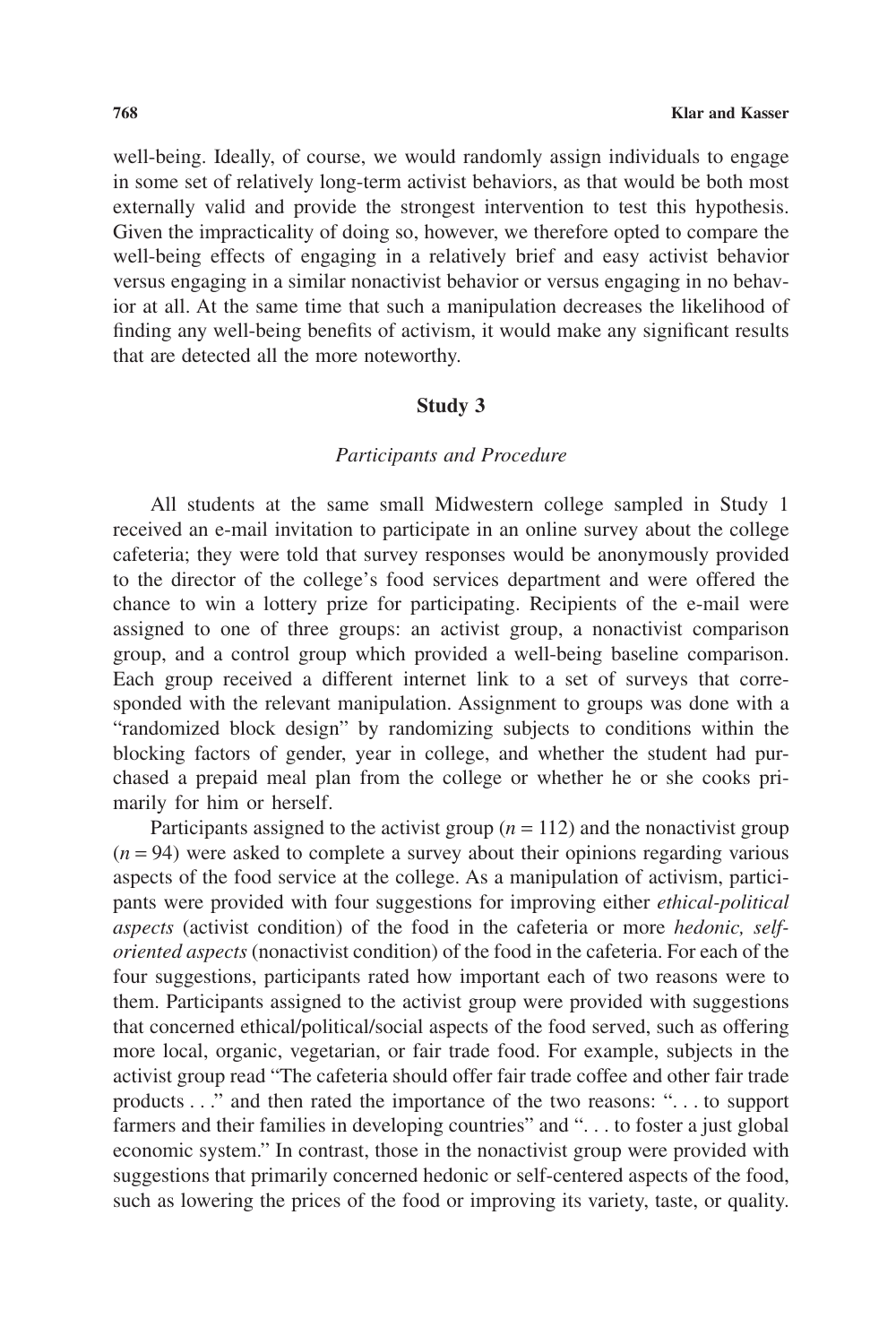For example, one nonactivist item read "The taste of the cafeteria food should be improved . . ." and the reasons subjects rated were ". . . to make the cafeteria experience more interesting" and ". . . so I can enjoy the food more." Both groups were then asked to write a personal comment to the director of the cafeteria about the aspects of food of highest importance to them. At the end of the survey, participants in the activist and nonactivist groups completed well-being scales (see below). A third group of subjects  $(n = 90)$  answered these well-being questions before taking the cafeteria survey, in order to provide us with a baseline well-being assessment for comparison purposes. In summary, the activist group engaged in a brief act in which they advocated for social or political causes (see our definition of activism in Appendix A) before completing the well-being measures, the nonactivist group made more self-interested requests before completing the wellbeing measures, and the control group made requests only *after* completing the well-being questionnaires.

## *Well-Being Scales*

The well-being scales in the order administered included the presence subscale of the meaning in life questionnaire ( $\alpha$  = .90; Steger et al., 2006) and an item from the satisfaction with life scale ( $\alpha$  = .92; Diener et al., 1985); both of these measures were used in Study 1 but were adapted here to focus on the present moment by adding "currently" or "at this time" to the items (e.g., the life satisfaction item was changed to "Right now, I am satisfied with life"). In addition, we included the state level version of the vitality scale (Ryan & Frederick, 1997). Vitality is a concept related to intrinsic motivation and eudaimonic well-being, comprising facets of feeling energized, alert, and alive (Ryan & Deci, 2008); the scale had a reliability of  $\alpha = .92$  in the present sample and was comprised of six items rated on a 7-point scale from *not at all true* to *very true*. A representative item was "At this time, I have energy and spirit." Finally, we assessed the state version of the positive affect/negative affect scale ( $\alpha = .91/0.86$ ; Watson et al., 1988), which was previously described in Study 1.

## **Results**

We first conducted ANOVAs on each of the four well-being variables to assess any potential effects of our activism manipulation. Although the effects on most of the well-being scales pointed in the hypothesized direction, only effects for vitality approached significance  $(F (2, 293) = 2.43, p = .09)$ . Follow-up t-tests revealed that neither of the two "intervention groups" differed significantly from the "baseline group," but that participants assigned to the activism group reported significantly higher vitality than participants assigned to the nonactivist group,  $t(204) = 2.19$ ,  $p < .05$ . See Table 5 for means and standard deviations of the well-being variables.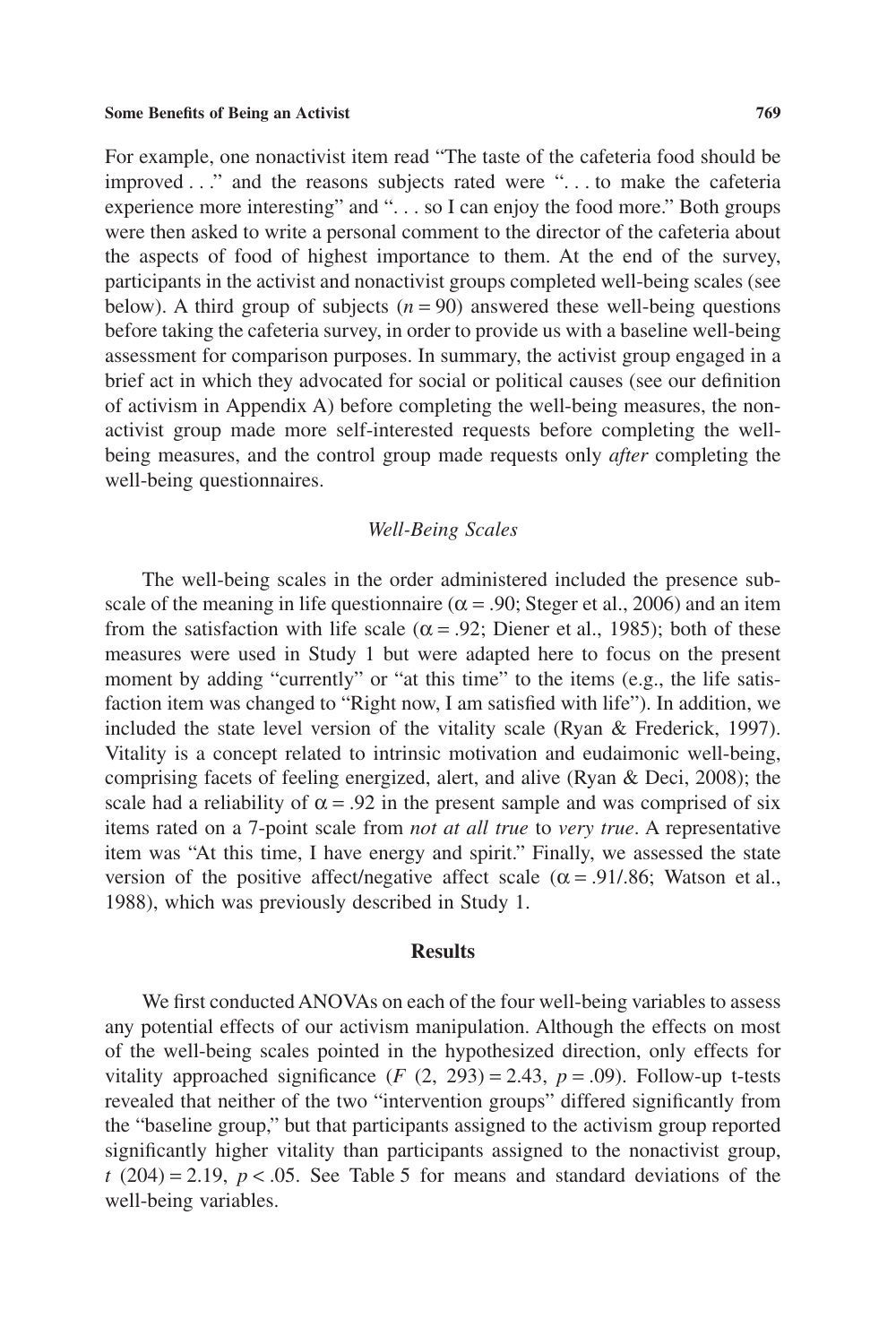|                        | <b>Activist Group</b><br>$(n = 112)$ | Nonactivist Group<br>$(n = 94)$ | Control Group<br>$(n = 90)$ |
|------------------------|--------------------------------------|---------------------------------|-----------------------------|
| <b>Vitality</b>        | 4.32                                 | 3.88                            | 4.14                        |
|                        | (1.36)                               | (1.53)                          | (1.42)                      |
| <b>Meaning in Life</b> | 4.91                                 | 4.84                            | 4.71                        |
|                        | (1.30)                               | (1.35)                          | (1.36)                      |
| <b>Positive Affect</b> | 2.84                                 | 2.71                            | 2.80                        |
|                        | (.84)                                | (.86)                           | (.83)                       |
| <b>Negative Affect</b> | 1.82                                 | 1.99                            | 1.92                        |
|                        | (.63)                                | (.84)                           | (.73)                       |

**Table 5.** Means (and Standard Deviations) of Well-Being Variables for each Experimental Condition, Study 3

We tested whether the effects of our manipulation on vitality might be due to the possibility that those in the activist group cared more about the issues they had rated than did those in the nonactivist group; that is, perhaps affirming values improved subjects' vitality. No support was obtained for this hypothesis, however, as the four suggestions for improving the cafeteria's food were rated as significantly *less* important by participants in the activist group  $(M = 3.34, SD = .98)$ than in the nonactivist group  $(M = 3.93, SD = .54)$ ,  $t(204)=5.46, p < .001$ . This suggests that vitality was higher among participants assigned to the activist group *despite* the fact that they cared less about the political issues they rated than the nonactivists cared about the personal issues they rated.

We also examined the possibility that increases in vitality due to the activism intervention only occurred for previously politically active participants. No support was obtained for this alternative hypothesis either, as vitality was unrelated to the interaction between group assignment and how active participants reported being in political groups on campus,  $\beta = .02$ ,  $t(202) = .16$ ,  $p = .88$ . Such analyses suggest that something about engaging in activism itself improved subjects' feelings of vitality, regardless of their past political activism.

# *Brief Discussion*

Study 3 demonstrated that engaging in a brief, low-involvement activist behavior led to significantly higher vitality than engaging in a nonactivist behavior; this effect was neither due to caring more about the activist opinions expressed nor to preexisting political commitment. These results should be treated with caution, however, since generally speaking the causal effects of activism on well-being were rather weak. Further, although results were similar for the five well-being indicators, the only significant effects occurred for vitality. Perhaps the cognitive judgments necessary for participants to rate their feelings of meaning in life and life satisfaction are too stable to be affected by such a brief, relatively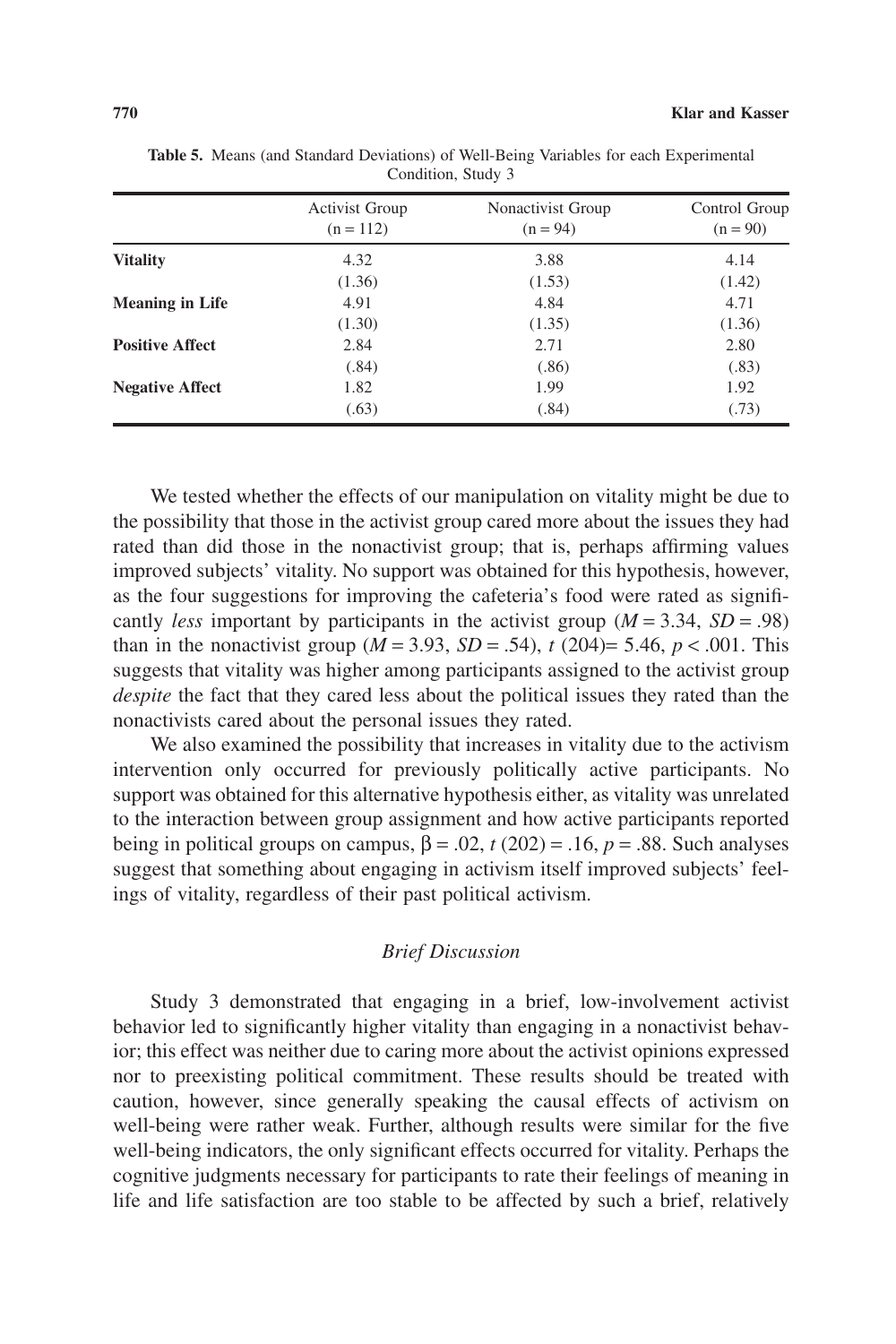subtle manipulation. It may also be that no significant results were obtained for the other affect measures because the potential well-being effects of engaging in a very brief, low-involvement activist behavior may have already vanished by the time participants answered the PANAS (last in our measures). The fact that vitality yielded the only significant effect is theoretically interesting, however, given that this index of well-being has been proposed to be a direct reflection of the energy of the self and of intrinsically motivated action (Ryan & Deci, 2008). Such a result supports our proposal that political activism is often intrinsically motivating and may reflect a fundamental human motivation.

Nonetheless, we would note that our manipulation was perhaps not as strong as would be needed to discern differences in other measures of well-being. The fact that participants in the activist condition rated the issues they were presented with as less important than did the nonactivist group suggests that they may not have cared enough about the political issues in which we asked them to engage in order to affect their well-being. Future research might individualize activist behaviors to fit participant interests, ask participants to engage in a longer-term activist behavior of their own choice, or assess changes in well-being and activism over the course of a longer-term, longitudinal study.

## **General Discussion**

These three studies provide some support for the hypothesis that engaging in political activism is associated with higher levels of well-being. In both collegestudent and national samples, well-being was higher to the extent people selfidentified as an activist, expressed commitment to the activist role, and reported engaging or intending to engage in activist behaviors. Results were similar across measures of hedonic well-being (e.g., life satisfaction and positive affect), eudaimonic well-being (e.g., personal growth, purpose in life, vitality), and social well-being (e.g., social integration). The results of both studies also suggest that activists are more likely to experience the satisfaction of basic psychological needs, an indicator of more frequent experiences of intrinsic motivation. Both Studies 1 and 2 also showed that significantly larger percentages of activists met preexisting criteria for "human flourishing" (Keyes, 2002) than did those less engaged in activism.

Klandermans (1989) has argued that, if activists are indeed higher in wellbeing, their "happiness might reflect the basic sense of security people need to become actively involved in their society" (p. 61). While this may be so and our analyses are admittedly preliminary, the results of Study 3 provided some data suggesting that the causal arrow may (also) flow from activism towards wellbeing. That is, we found that subjects assigned to engage in a short-term, lowinvolvement activist behavior reported higher vitality afterwards than did subjects engaged in a nonactivist behavior; further analyses did not support two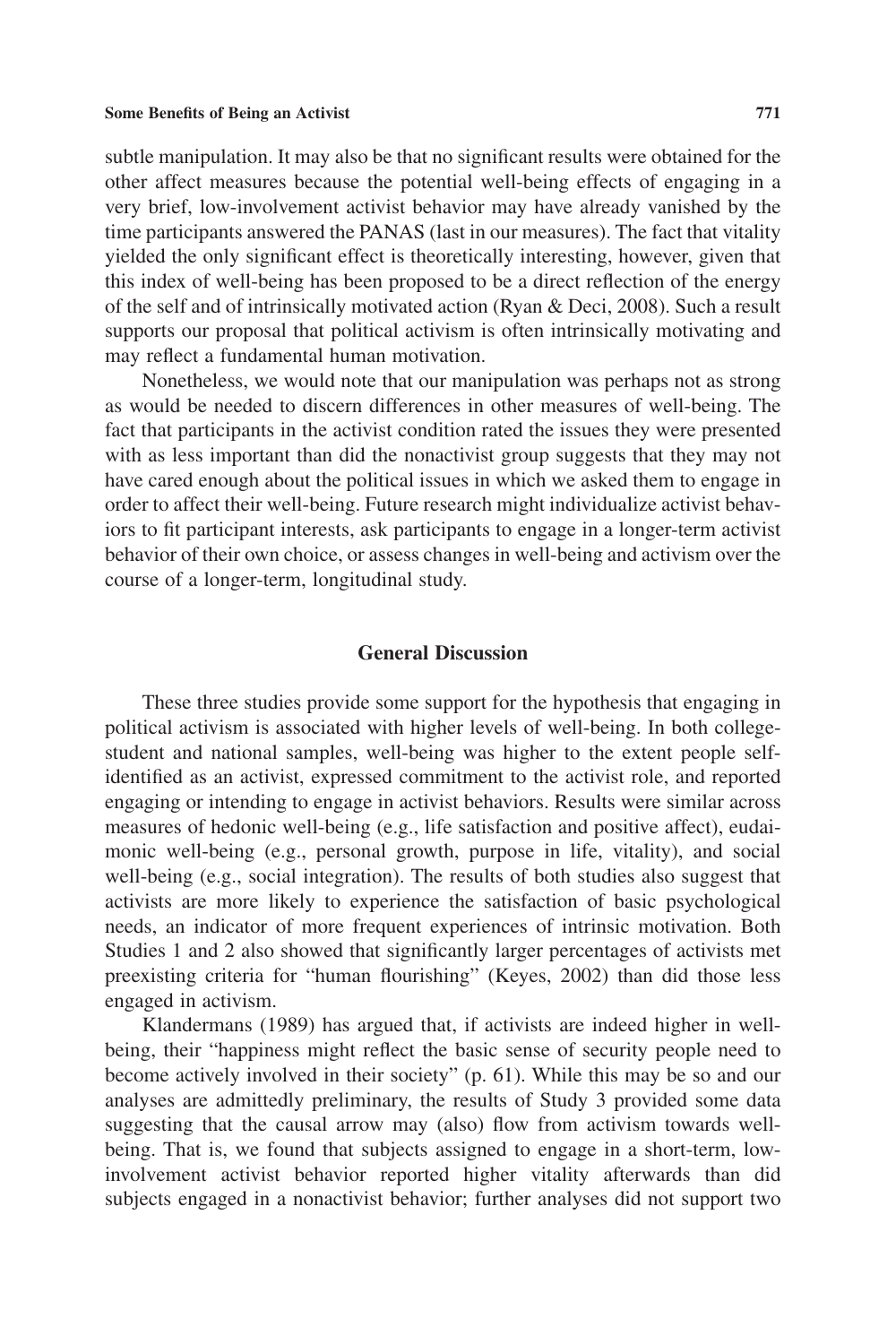alternative explanations for this finding. This result is congruent with our theoretical assumption that activism fosters the expression of intrinsic motivation, as vitality is closely linked to this type of autonomous motivation: "Intrinsically motivated activity should be accompanied by feelings of vitality, in that such activity represents a spontaneous expression of the organizational tendency of life" (Ryan & Frederick, 1997, p. 534). Although it is in some ways remarkable that a relatively brief and subtle manipulation had any effects on well-being whatsoever, it must also be noted that these results were somewhat weak and limited to a single measure of well-being. Therefore the conclusions that can be drawn from this result should sound a note of caution. Nonetheless, such evidence for the potential causal role of activism in people's well-being is not only consistent with other preexisting qualitative research (e.g., Downton & Wehr, 1997) and quantitative research on volunteering (e.g., Meier & Stutzer, 2008), but might suggest that even if activism attracts individuals with psychological deficits such as a "spoiled identity" (Kaplan & Liu, 2000) or low self-esteem (Baumeister, Dale, & Muraven, 2000), activism might promote positive personal development from "shame and loneliness" to "pride and solidarity" (Britt & Heise, 2000, p. 252).

Along these lines, it is also worth noting that although activism was consistently correlated with higher positive affect, it was consistently not related to negative affect. It may be that some activists experience low negative affect as a result of this lifestyle, whereas other activists experience relatively higher levels, especially when they perceive injustice (VanYperen, Hagedoorn, Zweers, & Postma, 2000). As Adams (1987) wrote, "Like the spark that ignites the fuel in an engine, anger is the stimulus that initiates action" (p. 10). Perhaps taking some concrete actions helps to alleviate, at least temporarily, such preexisting, injusticerelated negative affect. Future research will need to explore that question in more detail than we did here.

It is also interesting to note that conventional and high-risk activist behaviors did not provide similar patterns of results in Studies 1 and 2. For example, factor analyses of the AOS consistently revealed that conventional and high-risk activist behaviors were empirically distinguishable. Further, whereas conventional activist behaviors correlated with activist commitment and identity at *r* = .70 in Study 2, high-risk activist behaviors were correlated with the same measure at  $r = .53$ , thus accounting for only about half as much of joint variance. These results indicate that, compared to associations for conventional activism, the extent to which people pursue high-risk forms of activism has a somewhat weaker relationship with how much they see themselves as activists or feel committed to activism. Finally, the high-risk behavior scales did not correlate strongly with the well-being measures, generally yielding nonsignificant results. Three possible reasons occur to us for these differences between conventional and high-risk activists. First, it may be that the high-risk scale is of lower quality, thus yielding weaker results with well-being outcomes. Second, perhaps high-risk activists are less generative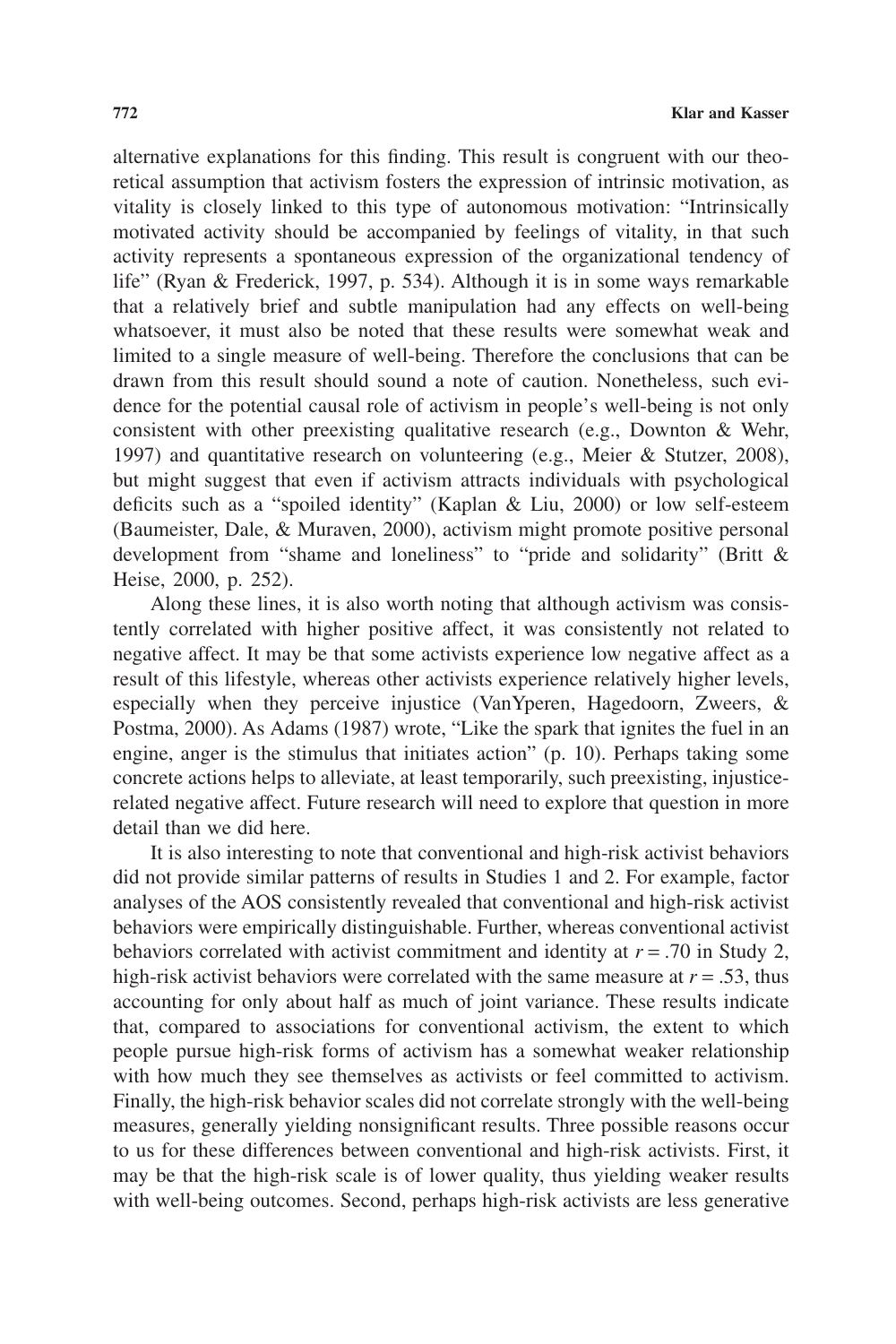and socially interested, and thus reap fewer well-being benefits. Third, it may be that this group feels a greater sense of injustice and hopelessness, which not only makes them less happy but impels them to more extreme activist behaviors, including illegal ones.

# *Future Research*

This discussion leads us to wonder whether it may be possible to distinguish certain particularly "healthy" activist behaviors from those that are less beneficial (while at the same time noting that we did not find any activist behaviors that harmed well-being). Future research could identify a considerably broader range of activities and perhaps determine which types are most beneficial for well-being; of course, experimental manipulations would be particularly useful in answering such a question. Further, although our results controlled for political orientation, it would be interesting to examine whether well-being differs between activists with different political orientations, who have different causes, or who advocate their own interests (e.g., for their group to be treated equally) versus the causes of others (e.g., for children or the environment at large).

Further research should also empirically examine potential mediators of the activism well-being relationship; several possibilities spring to mind. For example, might broader attitudes and values such as social interest, community feeling, and generativity be relevant? In addition, it seems likely that activists might be higher in the tendency to engage in *problem-focused coping* (Lazarus & Folkman, 1984), which could benefit their well-being. Or perhaps their activism leads them to experience greater consistency between their deeply held (political) beliefs and values and their actions, thereby reducing unpleasant *cognitive dissonance* (Festinger, 1957). Finally, would experience sampling methods show that when engaged in political activism, people report feeling more intrinsically motivated and having their needs better satisfied, and would such reports mediate the positive associations between well-being and activism?

## *Limitations*

Two important limitations of this research deserve special mention. First, none of the samples we recruited were truly representative, and it is quite possible that our use of e-mail recruitment and online surveys biased the samples as well. However, we would note that this strategy allowed us to offer every single student on (and off) campus the opportunity to participate in Study 1, as they all had an e-mail address and internet access. Further, e-mailing and the Internet are also frequently used tools of activists and may be particularly relevant for this group of people. We would also note that some evidence suggests that results obtained through online surveys are closely comparable to lab results (Azar, 2000).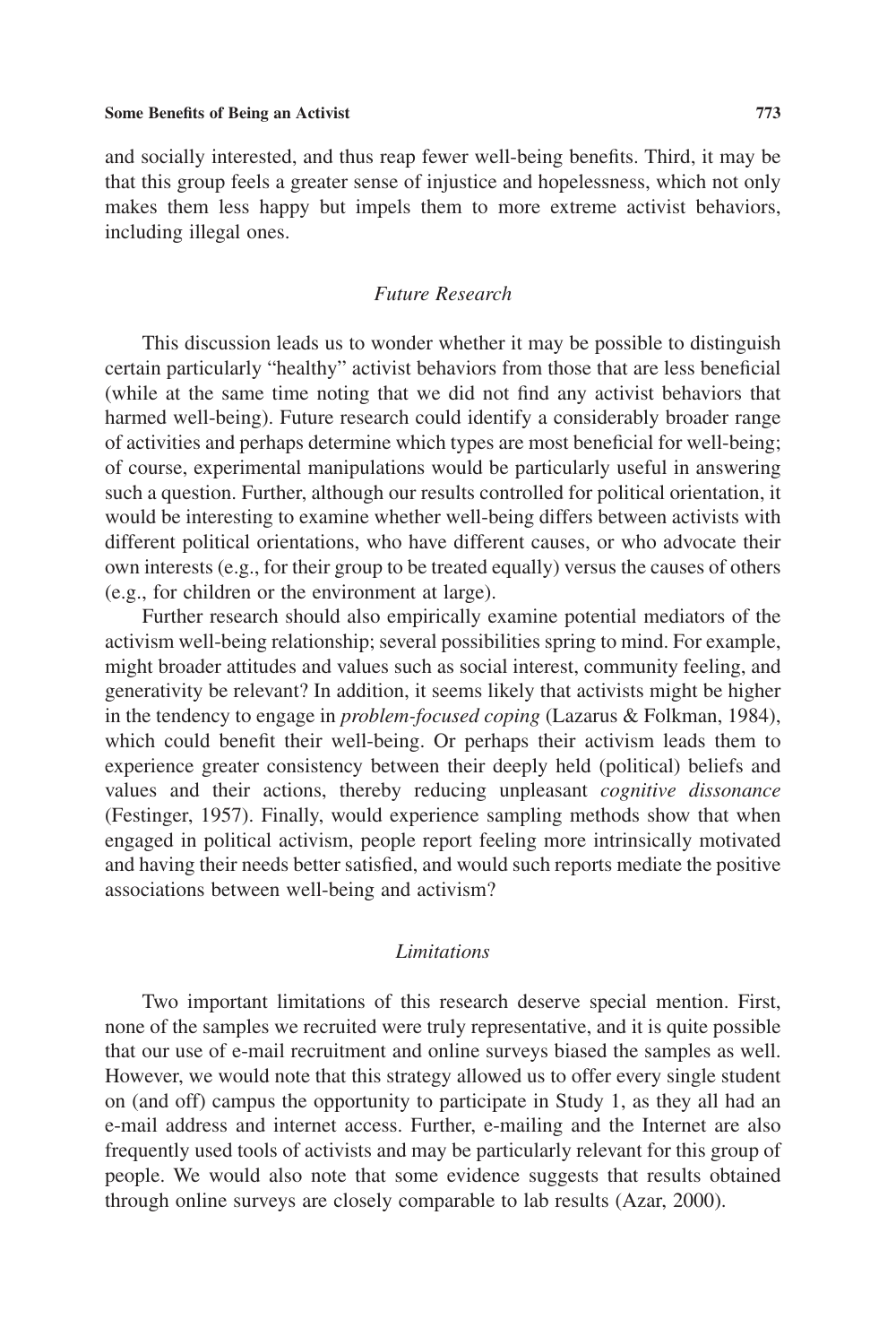Second, our activism measures and the well-being scales used were selfreport measures, which have widely known limitations. As such, further research should replicate the findings with other assessment strategies.

# *Conclusion*

We hope the results of the present set of studies may be of use in at least three ways. First, by showing that activism is associated not only with subjective well-being, but also with eudaimonic and social well-being, we hope to have made a small contribution to the field of positive psychology (Seligman & Csikszentmihalyi, 2000), which has a strong focus on fostering well-being. Second, our elaboration and testing of measures of activism might be helpful for future research to increase our knowledge of the population of activists. And last but not least, our findings may be used to both recruit new activists and maintain the motivation of established activists. That is, activist groups might use these results to help recruit new members from a broader range of people who might be motivated to engage in political action more by opportunities for personal development than by other well-known (often times ethical) arguments alone. Further, they might be able to find ways to emphasize the psychological benefits of activism to help encourage current activists in their daily struggle for a better society.

# **Appendix A**

# *Description of Activism in Study 1*

To help you understand the next questions on "activism," *please read the following*:

- The goal of activism is to *advocate a social or political cause*, such as protecting the environment, human-rights issues, opposing abortion, or preventing wars.
- A person engaged in activism is *often* an *active member of a group* that is advocating a social or political cause, such as Greenpeace, a local humanrights club, or a national "pro-life" group.
- *Often,* activism means to *actively participate in democracy*, for example by *protesting*, *campaigning*, *educating others*, *raising awareness*, and *lobbying* for social or political causes.
- Some behaviors can only be identified as activism by looking at the *underlying ("political") motivation* (i.e., some even see "turning off the light" as an activism-related behavior if it is aimed at protecting the environment by saving energy—but not if the motive is to save money).
- The various *behaviors that you rated before* are considered to be representative of activism.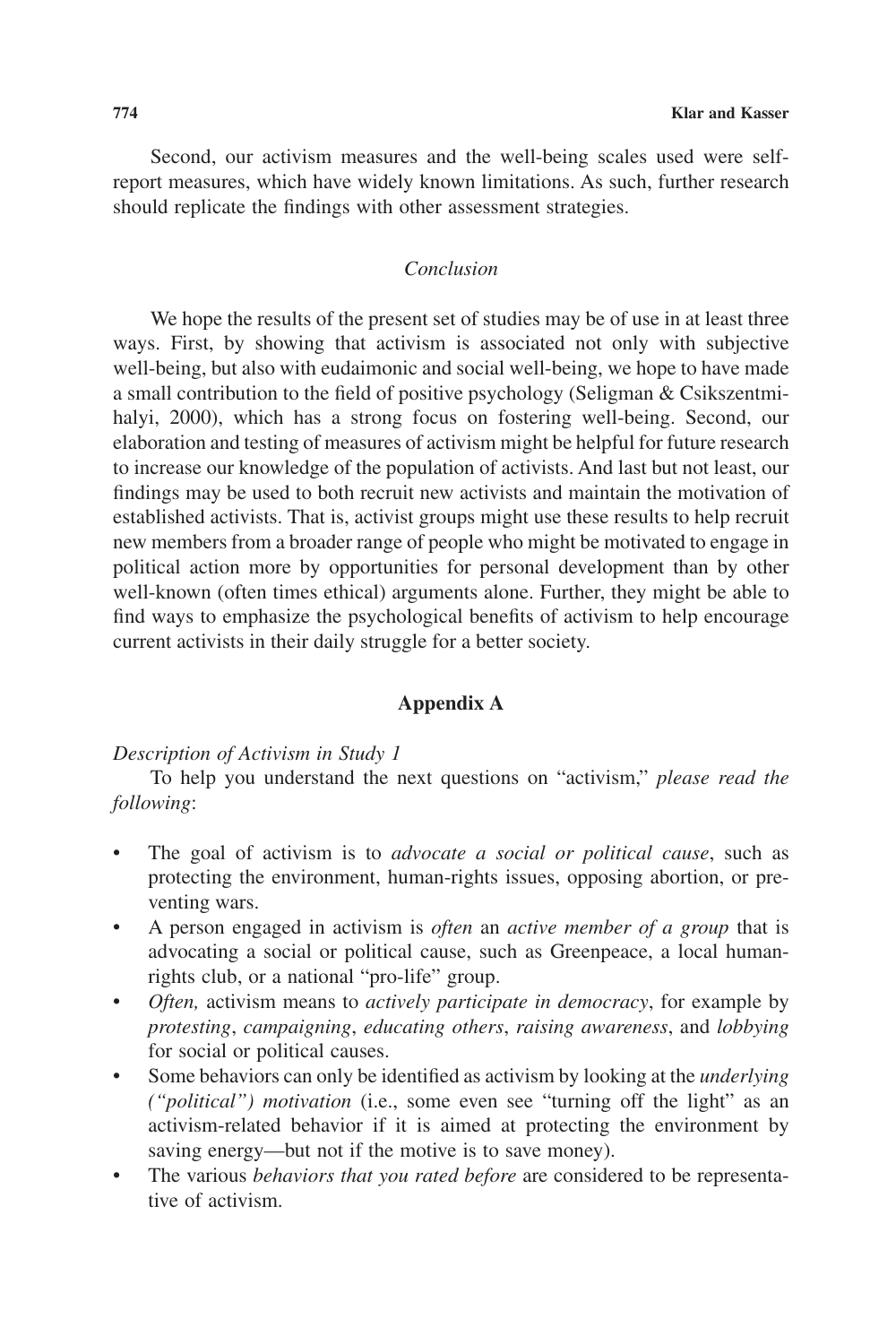#### *Description of Activism in Study 2*

To help you understand the next questions, please read the following broad definition of activism:

"The goal of activism is to advocate a social or political cause (e.g. protecting the environment, human-rights issues, opposing abortion, or preventing wars); the means of activism can vary greatly, e.g. from institutionalized acts like starting a petition to unconventional acts like civil disobedience."

# **Appendix B**

*AICS (Activist Identity and Commitment Scale) Used in Study 1 and 2*

Please indicate how strongly you agree or disagree with each of the following statements.

- 1. Being an activist is central to who I am.
- 2. I am truly committed to engage in activism.
- 3. I identify myself as an activist.
- 4. I make time for activism, even when I'm busy.
- 5. People who know me well would call me an activist.
- 6. I go out of my way to engage in activism.
- 7. Being an activist is an important reflection of who I am.
- 8. I take the time I need to engage in activism.

[Odd numbers: Activist Identity; Even numbers: Activist Commitment]

# **ACKNOWLEDGMENTS**

Correspondence should be addressed to Tim Kasser, Department of Psychology, Knox College, Box K-83, Galesburg, IL 61401. E-mail: tkasser@knox.edu

# **REFERENCES**

- Adams, D. (1987). *Psychology for peace activists*. Retrieved October 16, 2006, from http:// www.culture-of-peace.info/ppa/title-page.html.
- Adler, A. (1964). *Social interest: A challenge to mankind*. New York: Capricorn Books. (Original work published in 1938)
- Aristotle (1948). The politics of Aristotle (Trans. Ernest Barker). Oxford, UK: The Clarendon Press. (Original work published in 350 B.C.)
- Azar, B. (2000). A web of research [Electronic Version]. *APA monitor on psychology*, *31*. Retrieved October 16, 2006 from http://www.apa.org/monitor/apr00/research.html.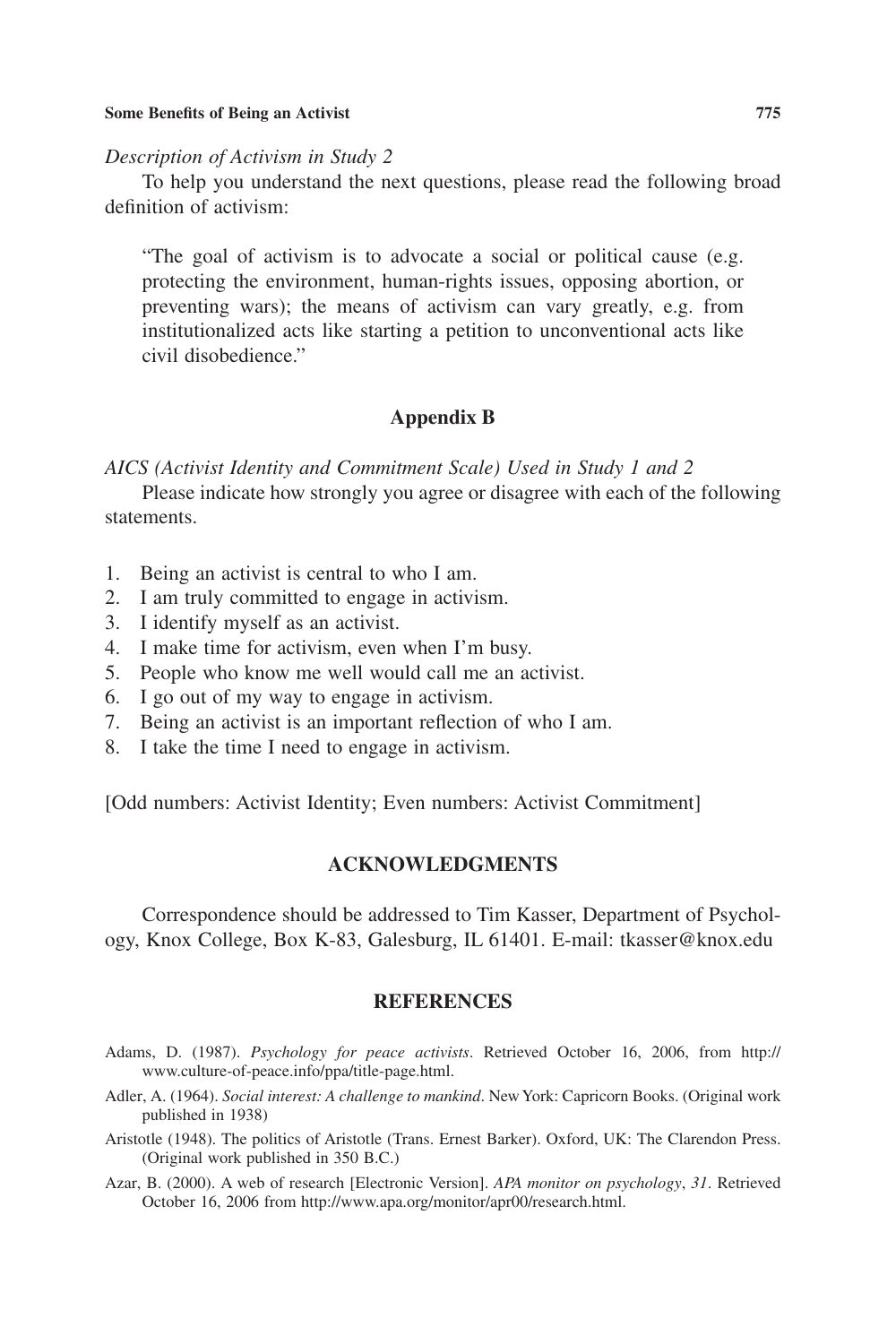- Baumeister, R. F., Dale, K. L., & Muraven, M. (2000). Volition and belongingness: Social movements, volition, self-esteem, and the need to belong. In S. Stryker, T. J. Owens, & R. W. White (Eds.), *Self, identity, and social movements* (pp. 239–251). Minneapolis: University of Minnesota Press.
- Britt, L., & Heise, D. (2000). From shame to pride in identity politics. In S. Stryker, T. J. Owens, & R. W. White (Eds.), *Self, identity, and social movements* (pp. 252–268). Minneapolis: University of Minnesota Press.
- Carver, C. S., & Baird, E. (1998). The American dream revisited: Is it what you want or why you want it that matters? *Psychological Science, 9* (4), 289–292.
- Corning, A. F., & Myers, D. J. (2002). Individual orientation toward engagement in social action. *Political Psychology, 23* (4), 703–729.
- de St. Aubin, E., & McAdams, D. P. (1995). The relations of generative concern and generative action to personality traits, satisfaction/happiness with life, and ego development. *Journal of Adult Development, 2*, 99–112.
- Deci, E. L. & Ryan, R. M. (2007). Basic psychological needs scales. Retrieved January 8, 2007, from http://www.psych.rochester.edu/SDT.
- Diener, E. (1984). Subjective well-being. *Psychological Bulletin, 95*, 542–575.
- Diener, E., Emmons, R. A., Larsen, R. J., & Griffin, S. (1985). The satisfaction with life scale. *Journal of Personality Assessment, 49* (1), 71–75.
- Downton, J., Jr., & Wehr, P. (1997). *The persistent activist: How peace commitment develops and survives*. Boulder, CO: Westview Press.
- Duvall, T., & Dotson, P. (1998). Political participation and *Eudaimonia* in Aristotle's *Politics*. *History of Political Thought, 19* (1), 21–34.
- Erikson, E. H. (1950). *Childhood and society*. New York: Norton.
- Festinger, L. (1957). *A theory of cognitive dissonance*. Stanford, CA: Stanford University Press.
- Fredrickson, B. L., & Losada, M. F. (2005). Positive affect and the complex dynamics of human flourishing. *American Psychologist, 60* (7), 678–686.
- Grossbaum, M. F., & Bates, G. W. (2002). Correlates of psychological well-being at midlife: The role of generativity, agency and communion, and narrative themes. *International Journal of Behavioral Development, 26* (2), 120–127.
- Jones, A., & Crandall, R. (1986). Validation of a short index of self-actualization. *Personality and Social Psychology Bulletin, 12* (1), 63–73.
- Kaplan, H. B., & Liu, X. (2000). Social movements as collective coping with spoiled personal identities: Intimations from a panel study of changes in the life course between adolescence and adulthood. In S. Stryker, T. J. Owens, & R. W. White (Eds.), *Self, identity, and social movements* (pp. 215–238). Minneapolis: University of Minnesota Press.
- Kasser, T. (2002). Sketches for a self-determination theory of values. In E. L. Deci & R. M. Ryan (Eds.), *Handbook of self-determination research* (pp. 123–140). Rochester, NY: University of Rochester Press.
- Kasser, T., & Ryan, R. M. (1993). A dark side of the American dream: Correlates of financial success as a central life aspiration. *Journal of Personality and Social Psychology, 65* (2), 410–422.
- Keyes, C. L. M. (1998). Social well-being. *Social Psychology Quarterly, 61* (2), 121–140.
- Keyes, C. L. M. (2002). The mental health continuum: From languishing to flourishing in life. *Journal of Health and Social Behavior, 43* (2), 207–222.
- Klandermans, B. (1989). Does happiness soothe political protest? The complex relation between discontent and political unrest. In R. Veenhoven (Ed.), *How harmful is happiness? Consequences of enjoying life or not* (pp. 61–78). Rotterdam, Netherlands: Universitaire Pers Rotterdam.

Klandermans, B. (1997). *The social psychology of protest*. Oxford, UK: Blackwell.

Lazarus, R. S., & Folkman, S. (1984). *Stress appraisal and coping*. New York: Springer.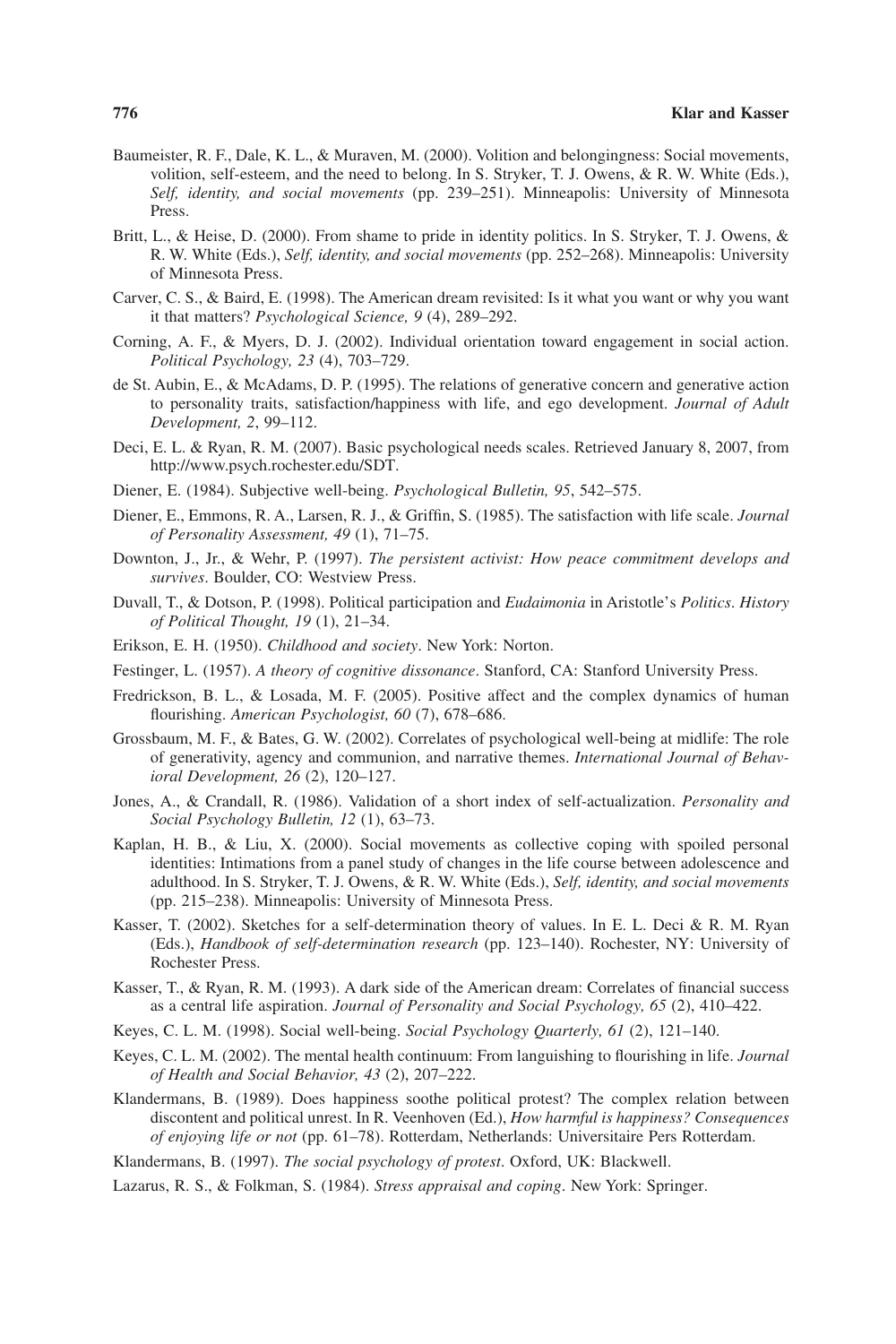- Leak, G. K., & Leak, K. C. (2006). Adlerian social interest and positive psychology: A conceptual and empirical integration. *Journal of Individual Psychology, 62*, 207–223.
- Meier, S., & Stutzer, A. (2008). Is volunteering rewarding in itself? *Economica, 75*, 39–59.
- Peterson, B. E., Smirles, K. A., & Wentworth, P. A. (1997). Generativity and authoritarianism: Implications for personality, political involvement, and parenting. *Journal of Personality and Social Psychology, 72* (5), 1202–1216.
- Reid, A. (2004). Social identity-specific collectivism (SISCOL) and group behavior. *Self & Identity, 3*, 310–320.
- Ryan, R. M., & Deci, E. L. (2001). On happiness and human potentials: A review of research on hedonic and eudaimonic well-being. *Annual Review of Psychology, 52*, 141–166.
- Ryan, R. M., & Deci, E. L. (2008). From ego depletion to vitality: Theory and findings concerning the facilitation of energy available to the self. *Social and Personality Psychology Compass, 2*, 702–717.
- Ryan, R. M., & Frederick, C. M. (1997). On energy, personality and health: Subjective vitality as a dynamic reflection of well-being. *Journal of Personality, 65*, 529–565.
- Ryan, R. M., Sheldon, K. M., Kasser, T., & Deci, E. L. (1996). All goals are not created equal: An organismic perspective on the nature of goals and their regulation. In P. M. Gollwitzer & J. A. Bargh (Eds.), *The psychology of action: Linking cognition and motivation to behavior* (pp. 7–26). New York: Guilford Press.
- Ryff, C. D. (1989). Happiness is everything, or is it? Explorations on the meaning of psychological well-being. *Journal of Personality and Social Psychology, 57* (6), 1069–1081.
- Seligman, M. E. P., & Csikszentmihalyi, M. (2000). Positive psychology: An introduction. *American Psychologist, 55*, 5–14.
- Snyder, C. R., Irving, L. M., & Anderson, J. R. (1991). Hope and health. In C. R. Snyder & D. R. Forsyth (Eds.), *Handbook of social and clinical psychology: The health perspective* (pp. 285– 305). Elmsford, NY: Pergamon Press.
- Snyder, C. R., Sympson, S. C., Ybasco, F. C., Borders, T. F., Babyak, M. A., & Higgins, R. L. (1996). Development and validation of the State Hope Scale. *Journal of Personality and Social Psychology, 70* (2), 321–335.
- Steger, M. F., Frazier, P., Oishi, S., & Kaler, M. (2006). The meaning in life questionnaire: Assessing the presence of and search for meaning in life. *Journal of Counseling Psychology, 53* (1), 80–93.
- Stryker, S. (2000). Identity competition: Key to differential social movement participation? In S. Stryker, T. J. Owens, & R. W. White (Eds.), *Self, identity, and social movements* (pp. 21–40). Minneapolis: University of Minnesota Press.
- Stryker, S., Owens, T. J., & White, R. W. (2000). *Self, identity, and social movements*. Minneapolis: University of Minnesota Press.
- VanYperen, N. W., Hagedoorn, M., Zweers, M., & Postma, S. (2000). Injustice and employees' destructive responses: The mediating role of state negative affect. *Social Justice Research, 13* (3), 291–312.
- Watson, D., Clark, L. A., & Tellegen, A. (1988). Development and validation of brief measures of positive and negative affect: The PANAS scales. *Journal of Personality and Social Psychology, 54* (6), 1063–1070.
- Wilson, J. (2000). Volunteering. *Annual Review of Sociology, 26*, 215–240.